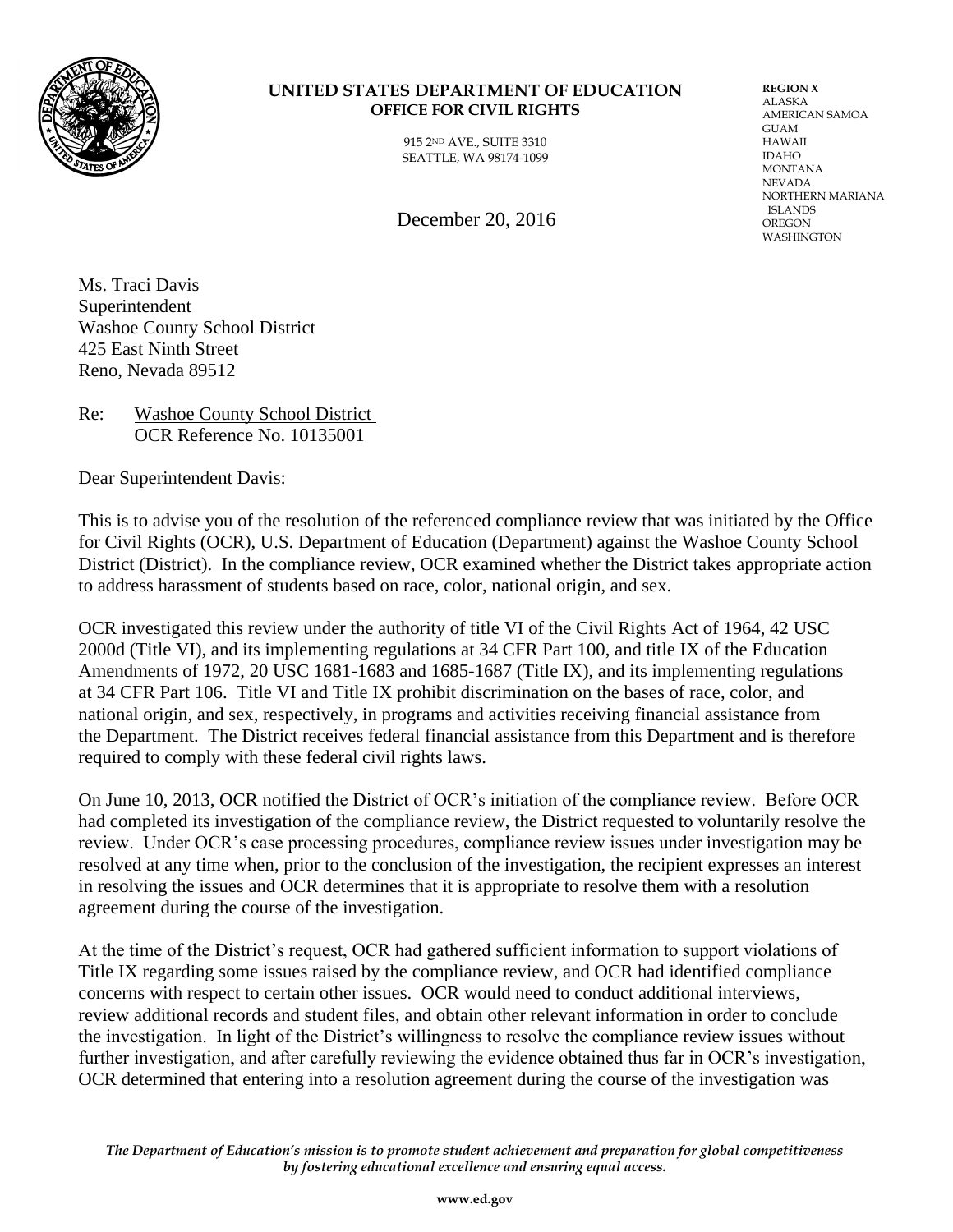Page 2 – OCR Reference No. 10135001

appropriate. Accordingly, on November 28, 2016, OCR entered into a resolution agreement with the District to resolve the compliance review.

### **SUMMARY**

Based on the findings of fact and legal analyses discussed in this letter, OCR determined that the District failed to comply with the procedural requirements of Title IX, specifically:

- by failing to notify students and employees of the names or titles and contact information of all of the various employees who were responsible for carrying out the District's Title IX responsibilities, in violation of 34 CFR 106.8(a);
- by failing to provide a sufficient notice of non-discrimination in its publications, in violation of 34 CFR 106.9 (b) and (c); and
- by failing to adopt and publish grievance procedures providing for the prompt and equitable resolution of student complaints alleging any action prohibited by Title IX, in violation of 34 CFR 106.8(b).

OCR also identified concerns that the District may be causing confusion and reducing the efficacy of its official Notice of Non-Discrimination webpage by publishing several non-compliant non-discrimination statements on other parts of the District's website.

Based on the information obtained to date in its investigation, which OCR describes in more detail later in this letter, OCR identified certain areas of concern with respect to how the District responds to incidents of harassment and how the District addresses hostile environment issues.

The following were OCR's concerns regarding the District's process for responding to reports of race and sex harassment:

- The District may not be properly identifying or appropriately responding to reports of race and sex harassment.
- The District may be using a definition of harassment that is too narrow.
- The District may not be providing adequate relief to victims of race or sex harassment and may not be taking steps that are reasonably calculated to stop the harassment.
- The District may not be taking adequate steps to prevent the recurrence of harassment.
- The District may not have promptly or effectively responded to a hostile environment created by persistent and pervasive inappropriate sexual touching between students at schools.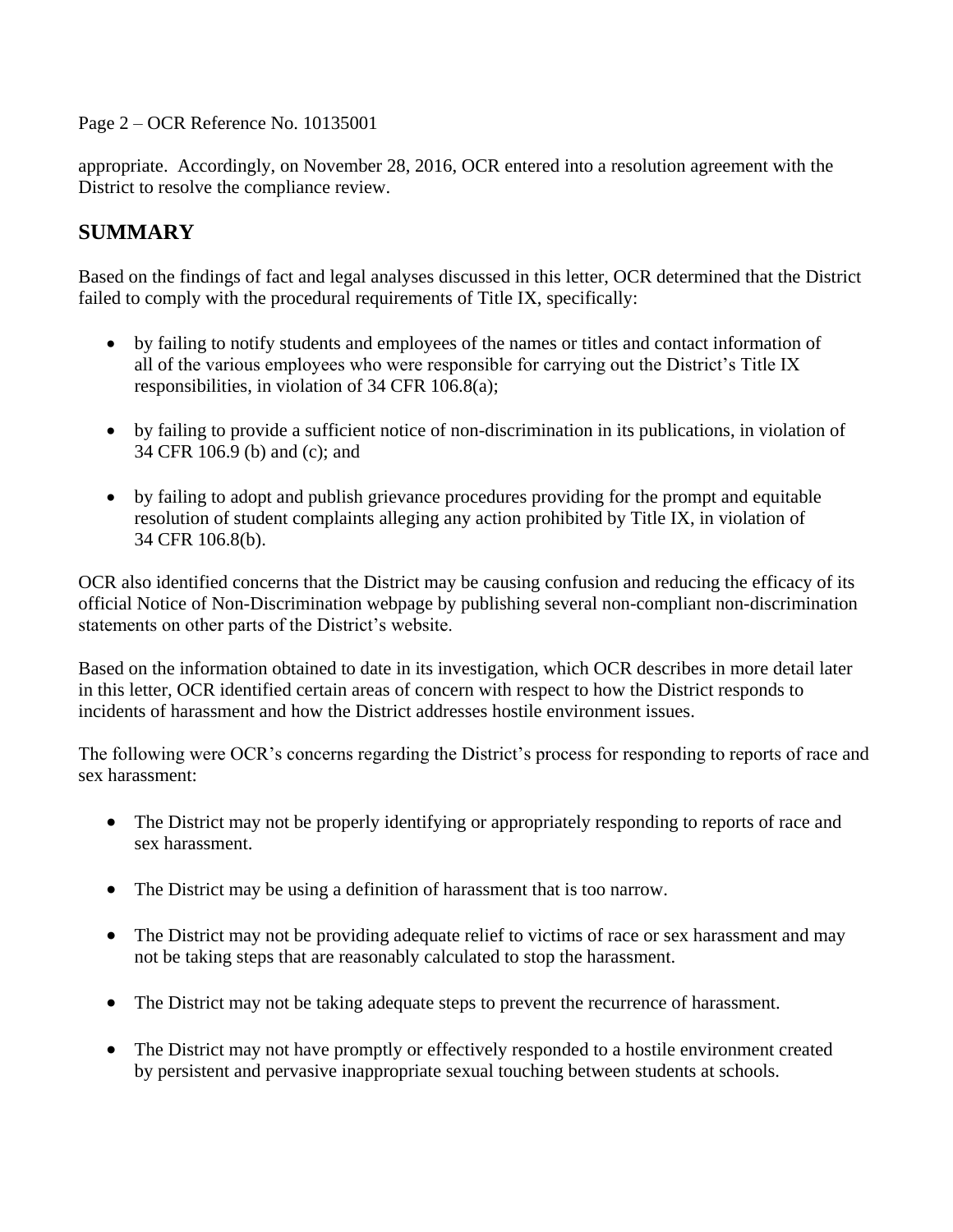Page 3 – OCR Reference No. 10135001

• The District may not have taken adequate steps to stop persistent race and sex harassment committed by repeat offenders, or the hostile environment that might have resulted from the repeat offenders' behaviors.

This letter summarizes, by each legal issue investigated: the pertinent legal standards; the evidence gathered during OCR's investigation; OCR's findings of fact, legal analyses, and determinations; and the actions the District has agreed to take to resolve the compliance review. Unless noted otherwise, the findings are based on information obtained by OCR from June 17, 2013, through the end of the 2014-2015 school year. All references to "race" used in this letter include color and national origin except as otherwise indicated.

### **BACKGROUND**

 $\overline{a}$ 

The District is the second largest school district in Nevada with over 100 schools. The District maintains its own police department, which provides law enforcement resources to students, school administrators, teachers, staff, and parents. When OCR initiated this compliance review during the 2012-2013 school year, the District enrolled 62,424 students. The total number of male students was 32,341 (51.8% of the student body) and the total number of female students was 30,083 (48.2%). The largest group of students, 29,467 (47.2%), identified as White; 23,799 (38.1%) identified as Hispanic; 3,190 (5.1%) identified as two or more races; 2,814 (4.5%) as Asian; 1,536 (2.5%) as African-American or Black; 1,043 (1.7%) as American Indian/Alaskan Native; and 575 (0.9%) as Native Hawaiian or Pacific Islander.

During the 2015-2016 school year, the District's enrollment had increased to 66,504 students. The total number of male students was 31,878 (47.9% of the student body) and the total number of female students was 34,626 (52.1%). The largest group of students, 30,077(45.2%), identified as White; 26,417 (39.7%) identified as Hispanic; 3,822 (5.7%) identified as two or more races; 2,914 (4.4%) as Asian; 1,500 (2.3%) as African-American or Black; 1,017 (1.5%) as American Indian/Alaskan Native; and 757 (1.1%) as Native Hawaiian or Pacific Islander.

During the course of the investigation, OCR interviewed District administrators and school staff, and reviewed extensive information and data provided by the District, including District policies, procedures, and regulations regarding discrimination and harassment, and the investigative and discipline records of over 500 reports of racial and sexual harassment. OCR concentrated its investigation on 17<sup>1</sup> District schools (schools of focus), which were selected based on the schools' demographics, geography, and number of incidents of harassment. During May 12-15, 2014, OCR visited each of the schools of focus, and conducted over 130 interviews with principals, assistant principals, deans, teachers, counselors, and District police officers. OCR conducted parent and student focus groups at selected schools. OCR also reviewed the results of District climate surveys, and a bullying and harassment survey, which the District administered at the schools of focus. OCR's investigation focused on the 2011-2012, 2012-2013, and 2013-2014 school years.

<sup>&</sup>lt;sup>1</sup> The 17 schools of focus consisted of: Hunsberger, Hidden Valley, Risley, and Lincoln Park Elementary Schools; Vaughn, Sparks, Pine, Traner, Swope, and Billinghurst Middle Schools; Spanish Springs, North Valleys, Damonte Ranch, Incline, and Sparks High Schools; and two alternative schools, Washoe Inspire Academy and Washoe Innovations High School.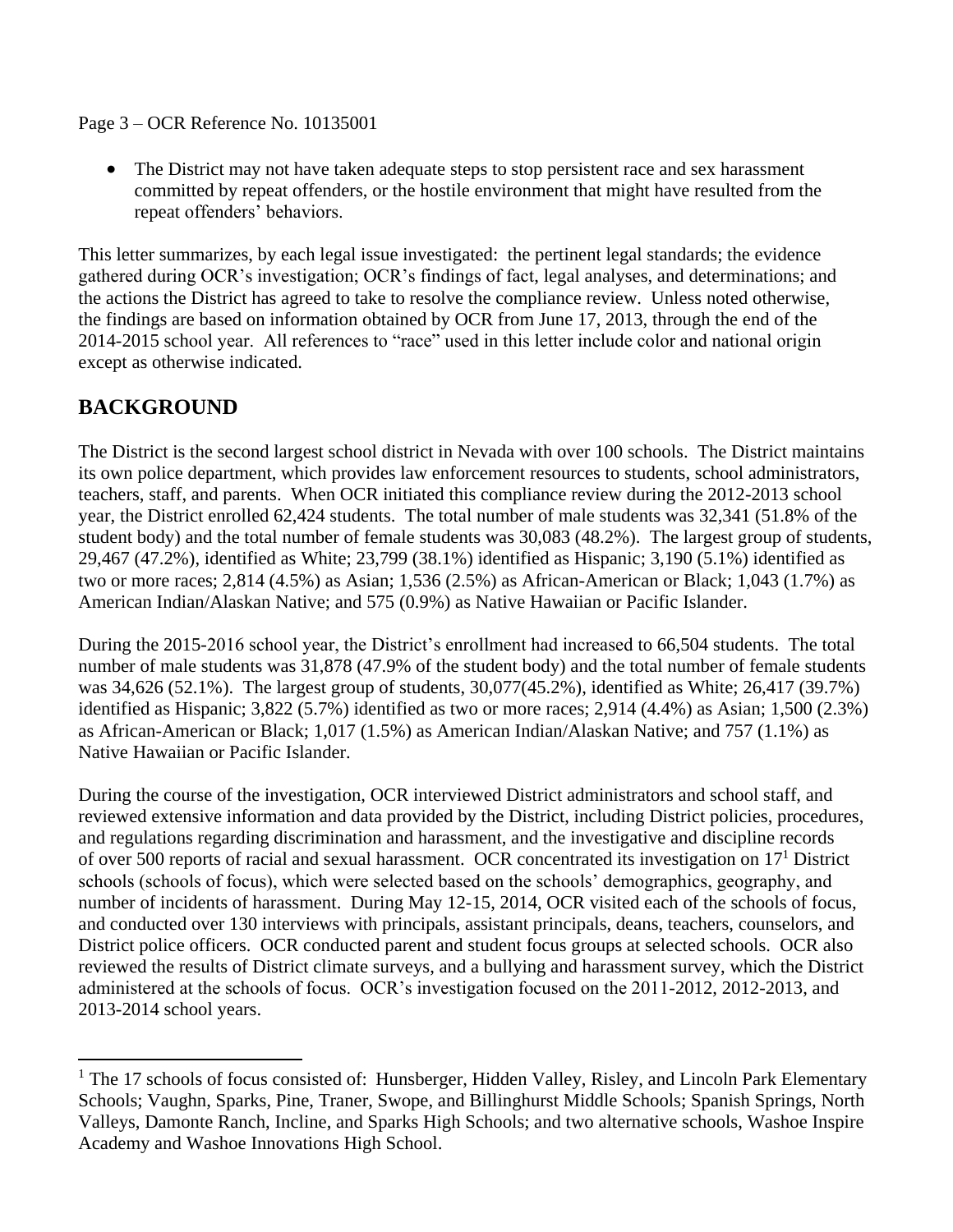# **DESIGNATION AND NOTICE OF A TITLE IX COORDINATOR**

The regulation implementing Title IX, at 34 CFR 106.8(a), requires a recipient to designate at least one employee to coordinate its efforts to comply with and carry out its responsibilities under the Title IX regulations, including investigating any complaint alleging noncompliance with Title IX. It also requires a recipient to notify all of its students and employees of the name, office address, and telephone number of the employee or employees so designated.<sup>2</sup>

# **Findings**

 $\overline{a}$ 

Throughout the time period of this compliance review, the District has designated at least one employee to coordinate its Title IX compliance efforts and carry out its Title IX responsibilities. The office and employee designated to carry out those duties has changed several times since the 2012-2013 school year.

The District primarily shares information about the names, titles, and contact information of key personnel, including the designated Title IX coordinators, through: (1) its policies, procedures, and regulations (PPR), which are published on its website; (2) its annual parent/student handbook, which is published on its website and distributed in hardcopy format; and (3) other webpages on the District's website (e.g., the Student Complaint webpage, Bully Free Zone webpage, etc.).

On July 15, 2013, the District informed OCR that the chief general counsel of the Office of the General Counsel, and the coordinator of the department of guidance counseling and safe and drug free schools were the two employees who shared Title IX responsibilities at the District. The chief general counsel was the employee who was responsible for investigating and resolving discrimination complaints, including Title IX and Title VI complaints. The coordinator of the department of guidance counseling and safe and drug free schools was the "Title IX coordinator," and was responsible for coordinating the District's compliance with Title IX and Title VI. However, the District's PPR and the parent/student handbook in effect during the 2013-2014 school year did not reflect that there were two employees who shared the Title IX responsibilities. The PPR and the parent/student handbook only stated that Level II formal grievances of discrimination, harassment, and sexual harassment must be submitted to the Office of the General Counsel. These documents did not give the name or title, telephone number, or address of the chief general counsel, or the Title IX coordinator.

The Complaint Form for Student Grievances Based on Discrimination, Harassment or Retaliation (complaint form), LEG-F121, which is referenced by the PPR, stated that the complaint form must be filed with the Office of the General Counsel, and gave the office's telephone number and address. The complaint form did not provide the name or title of the chief general counsel. The complaint form also did not provide the name or title of the employee designated as the Title IX coordinator. The District recently informed OCR that the District no longer uses the complaint form. However, as of November 28, 2016, the District continued to publish the complaint form on its website.

From interviews conducted on January 15, 16, and 21, 2014, OCR determined that district-level administrators held differing and inconsistent views of who had been designated as the District's Title IX

<sup>&</sup>lt;sup>2</sup> See also OCR's Revised Sexual Harassment Guidance: Harassment of Students by School Employees, Other Students, or Third Parties (Jan. 19, 2001) (hereinafter, 2001 Guidance).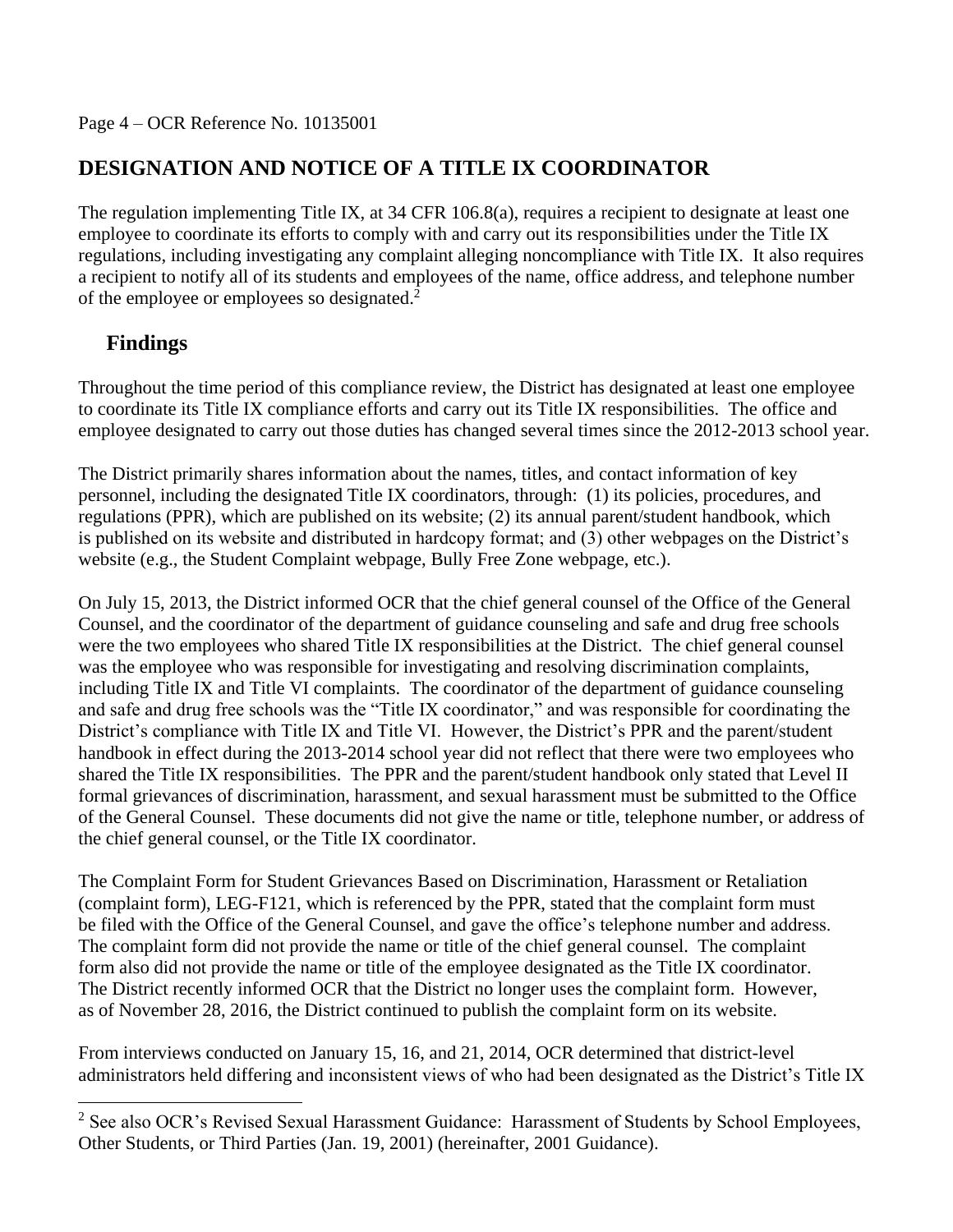Page 5 – OCR Reference No. 10135001

 $\overline{a}$ 

coordinator (i.e., one said the Title IX coordinator was the chief general counsel, another administrator said the Title IX coordinator was the coordinator of the department of guidance counseling, and another District administrator did not know who the Title IX coordinator was).

From interviews conducted with administrators and staff at the schools of focus, OCR determined that schools had been informed that the director of Multi-Tiered Systems of Support (MTSS) was the Title IX coordinator. The investigation revealed that the school administrators and staff had learned of the individual who was designated as the Title IX coordinator at meetings held a few weeks before OCR's visit and that most of the school employees interviewed did not know who the Title IX coordinator was before that. One school administrator interviewed did not know who the Title IX coordinator was.

The PPR and the 2013-2014 and 2014-2015 parent/student handbooks did not reflect that the director of MTSS was the District's Title IX coordinator.

During the 2014-2015 school year, the District adopted a new policy, Board Policy 9201: Bullying, Harassment, and Discrimination Prohibited (Policy 9201). Policy 9201 states that the responsibility for coordinating the District's compliance efforts and receipt of inquiries concerning state and federal law and regulations, including Title IX, had been delegated to the Office of the General Counsel. Policy 9201 does not provide the name or title, telephone number, or address of the Title IX coordinator.<sup>3</sup>

On July 17, 2015, the District's website, which had been revised at various times since the commencement of the compliance review, identified the equity and diversity coordinator as the District's Title IX coordinator. The equity and diversity coordinator was not part of the Office of the General Counsel. There was no single webpage on the District's website that provided the equity and diversity coordinator's name, telephone number, or office address all in one place. Additionally, the webpages that listed the equity and diversity coordinator as the Title IX coordinator did not provide information about the Office of the General Counsel and its designated Title IX responsibilities.

The 2015-2016 parent/student handbook identified the equity and diversity coordinator as the Title IX coordinator, and provided her title and telephone number. It did not provide her mailing or physical address, however, and it did not provide information about the Office of the General Counsel and its Title IX responsibilities.

On April 28, 2016, the District notified OCR that it had created and filled a new position, the director of civil rights compliance, and designated that director as the District's Title IX coordinator. The director of civil rights compliance is part of the Office of the General Counsel. As of August 26, 2016, the District's website had been updated to reflect that the District's current Title IX coordinator was the director of civil rights compliance. Additionally, at least three webpages (the Notice of Non-Discrimination webpage, the Complaint Resolution webpage, and the Compliance Coordinator webpage) provided the director's name and title, telephone number, and mailing and office addresses.

The complaint form, which was posted on the District's Student Complaints webpage as of November 28, 2016, states that the complaint form must be submitted to the Office of the General Counsel. The Student Complaints webpage states that questions regarding the District's non-discrimination policies may be

<sup>&</sup>lt;sup>3</sup> Policy 9201 is published on the District's website and was last viewed on December 5, 2016.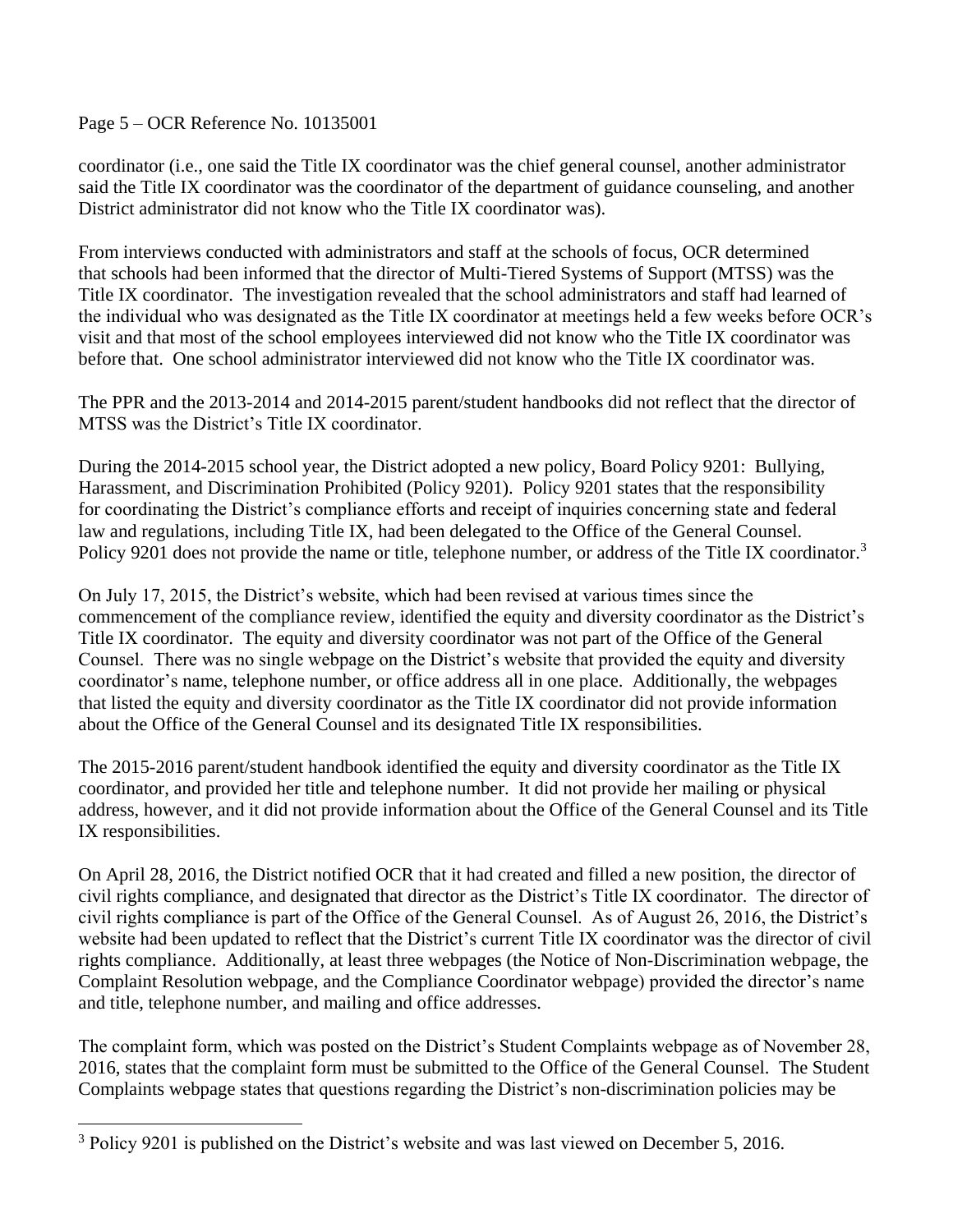Page 6 – OCR Reference No. 10135001

referred to the Title IX coordinator/civil rights compliance director, and provides her name, mailing address, and telephone number. However, neither the form nor the Student Complaints webpage clearly states that the Title IX coordinator/civil rights compliance director is part of the Office of the General Counsel.

### **Analysis**

Based on the foregoing, OCR determined that, over the last several years, multiple employees have been responsible for carrying out the District's Title IX responsibilities (i.e., chief general counsel and coordinator of the department of guidance counseling, then chief general counsel and director of MTSS, then chief general counsel and equity and diversity coordinator, and now the civil rights compliance director). The evidence established that the District's publications (i.e., PPR, the parent/student handbook, and website) did not keep up with these personnel changes, and they did not contain sufficient information that accurately and clearly reflected the designated employees, and their names or titles, telephone numbers, and addresses. Because the evidence established that the District did not notify its students and employees of the names or titles, telephone numbers, and addresses of the employees who were responsible for carrying out its Title IX responsibilities, OCR determined that the District violated the Title IX regulations at 34 CFR 106.8(a).

# **NOTICE OF NON-DISCRIMINATION**

The Title IX regulations at 34 CFR 106.9(a) require a recipient to implement specific and continuing steps to notify applicants for admission and employment, students and parents of elementary and secondary school students, employees, sources of referral of applicants for admission and employment, and all unions or professional organizations holding collective bargaining or professional agreements with the recipient, that it does not discriminate on the basis of sex in its educational programs and activities. Under 106.9(a), a recipient's notice of non-discrimination must:

- state that the recipient does not discriminate on the basis of sex in the educational programs and activities that it operates;
- state that the recipient is required by Title IX not to discriminate on the basis of sex in its educational programs and activities, including with respect to its employees; and
- state that inquiries regarding Title IX may be referred to the recipient's Title IX coordinator or to OCR's Assistant Secretary.

Additionally, the Title IX regulations at 34 CFR 106.9(b) and 106.9(c) require a recipient to prominently include the notice of non-discrimination in each announcement, bulletin, catalog, or application form which it makes available to parents, students, and employees.

# **Findings**

The District did not include notices of non-discrimination in its 2013-2014 or 2014-2015 parent/student handbooks or in its 2013-2014 Parent University Catalogue (this was the last year for which this material was submitted to OCR), which are its primary publications targeting students and parents, outside of its website. The District did include a notice of non-discrimination in its 2015-2016 parent/student handbook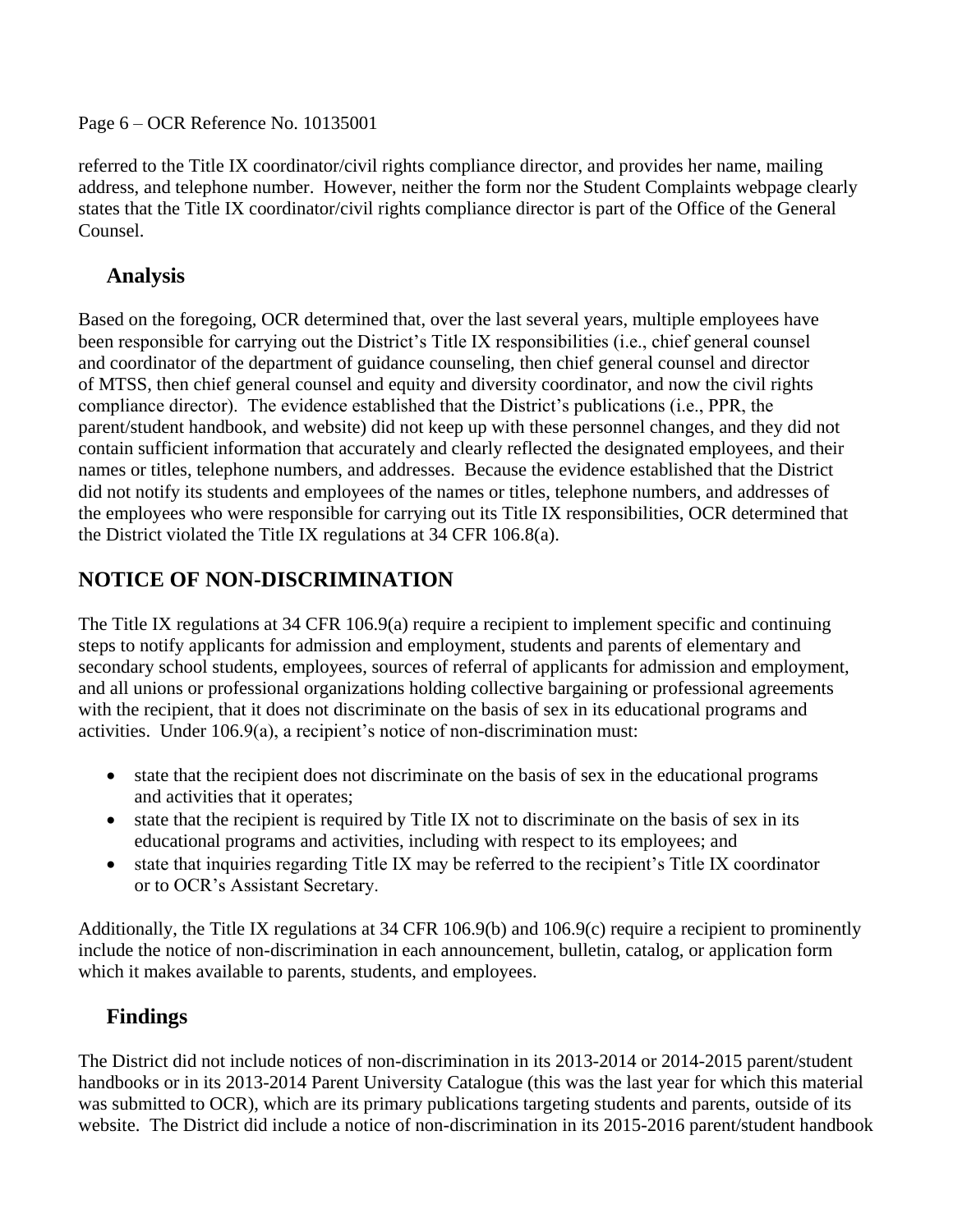Page 7 – OCR Reference No. 10135001

(which was the most recent parent/student handbook OCR had as of September 19, 2016). That notice did not include a statement that the District does not discriminate on the basis of sex, or a statement that inquiries regarding Title IX may be referred to the Title IX coordinator or to OCR.

Prior to the 2014-2015 school year, the notice of non-discrimination that was posted on various pages of the District's website lacked one or more of the following mandatory Title IX notice components: (1) a statement that the District does not discriminate based on sex in its education programs and activities; (2) a statement that the District is required by Title IX not to discriminate on the basis of sex, including with respect to employment; or (3) a statement that Title IX inquiries may be referred to the District's Title IX coordinator or to OCR.

On February 10, 2015, the District adopted a new bullying, harassment, and non-discrimination policy, Policy 9201, which it published on its website, along with its other policies, which included all of the mandatory notice of non-discrimination components, except that: (1) it did not state that Title IX inquiries may be referred to the District's Title IX coordinator or to OCR; and (2) the notice was not prominently displayed in Policy 9201. The text of the notice was included in the body of the policy, but it was not emphasized in any way (e.g., bolding, highlighting, underline, placement, etc.).

As of July 17, 2015, the website published prominent notices of non-discrimination on at least three webpages, including the District's homepage, the Bully Free Zone webpage, and the Complaint Resolution and Forms webpage. The notices on the Bully Free Zone and Complaint Resolution and Forms webpages lacked a statement that the District does not discriminate on the basis of sex.

As of August 26, 2016, the District made additional changes to its website, including updates reflecting the appointment of the civil rights compliance director as the District's Title IX coordinator. The website published notices of non-discrimination on five webpages, including a new Non-Discrimination Notice webpage, the homepage, the Complaint Resolution webpage, the new Student Complaints webpage, and the Bully Free Zone webpage. The notices on three of the five webpages, the Complaint Resolution, Student Complaints, and Bully Free Zone webpages, lacked a statement that the District does not discriminate on the basis of sex. Instead, these three webpages stated that the District is "committed to nondiscrimination" on the bases of sex and other protected classifications.

As of December 9, 2016, the District had modified its homepage by removing its full notice of nondiscrimination from the homepage and replacing it with a reference and link to the District's Non-Discrimination Notice webpage. Currently, the Non-Discrimination Notice webpage contains all of the mandatory Title IX notice components.

### **Analysis**

Based on the foregoing, OCR found that the District's website complies with the Title IX regulations at 34 CFR 106.9(a) because the District's homepage and the Non-Discrimination Notice webpage, taken together, currently contain all of the Title IX mandatory notice components. However, OCR is concerned that several other webpages on the District's website, regarding the District's complaint and reporting process, publish similar statements of non-discrimination that do not comply with the Title IX mandatory notice components. These statements may cause confusion among users of the website and may also dilute the efficacy of the Non-Discrimination Notice webpage.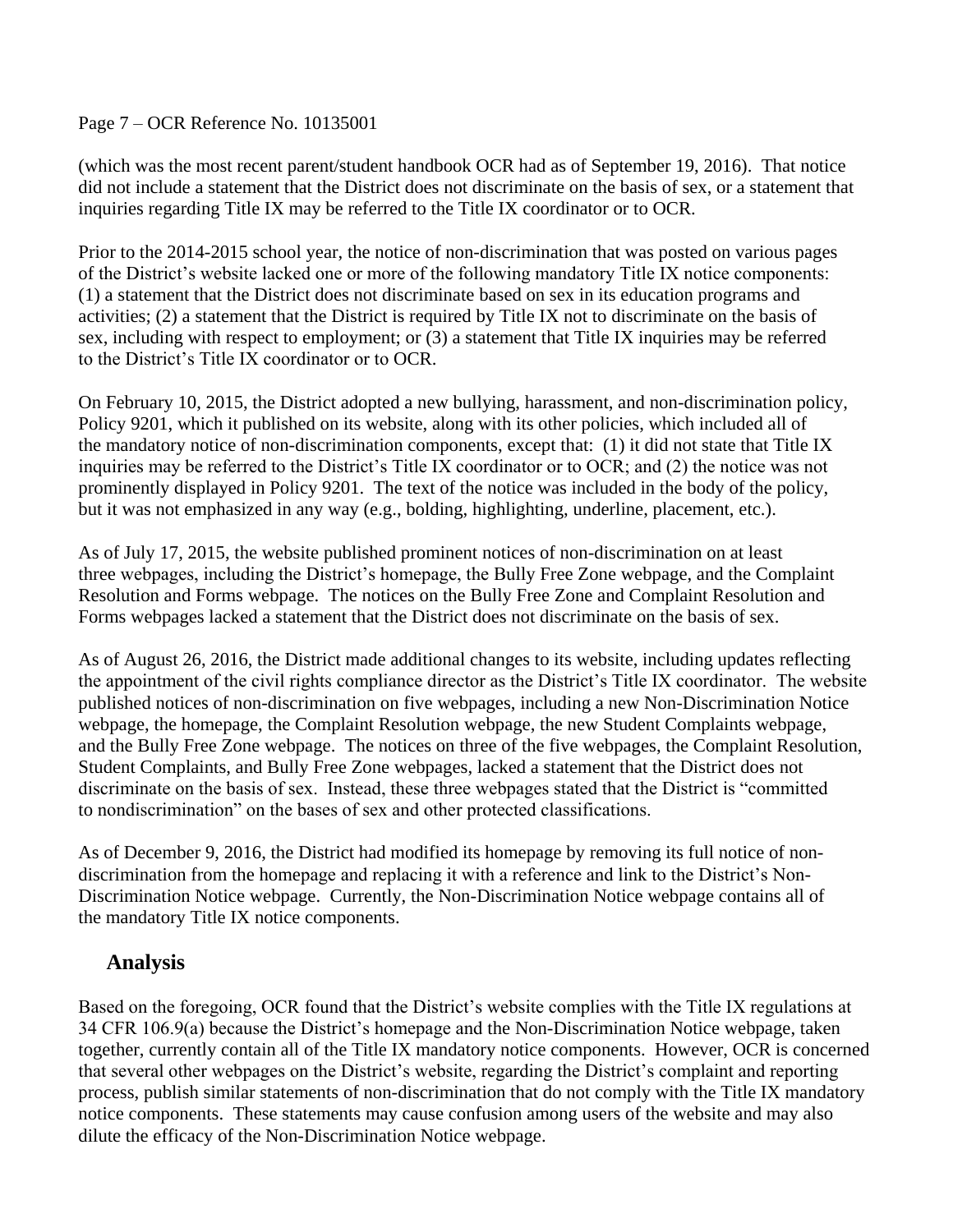#### Page 8 – OCR Reference No. 10135001

Additionally, OCR determined that prior to the 2014-2015 school year, the District did not include an adequate notice of non-discrimination in its publications (i.e., parent/student handbook, Parent University Catalogue, and on the District's website). OCR also determined that the District failed to include an adequate notice of non-discrimination in its 2015-2016 parent/student handbook. Because the District did not provide sufficient notice of non-discrimination in its publications for students, parents, and employees, OCR determined that the District is in violation of the Title IX regulations at 34 CFR 106.9 (b) and (c).

### **GRIEVANCE PROCEDURES**

The Title IX regulations at 34 CFR 106.8(b) require that a recipient adopt and publish grievance procedures providing for the prompt and equitable resolution of student and employee complaints alleging any action prohibited by Title IX. OCR has identified a number of elements that are necessary in evaluating whether grievance procedures are prompt and equitable, including whether the procedures provide for: (1) notice to students and employees of the procedures, including where complaints may be filed, that is easily understood, easily located, and widely distributed; (2) the application of the procedures to complaints alleging discrimination or harassment carried out by employees, students, and third parties; (3) provisions for an adequate, reliable, and impartial investigation, including an equal opportunity to present witnesses and evidence; (4) designated and reasonably prompt timeframes for major stages of the grievance process; (5) notice to parties of the outcome; and (6) an assurance that the recipient will take steps to prevent further harassment and to correct its discriminatory effects on the complainant and others, if appropriate.<sup>4</sup>

To ensure individuals can invoke grievance procedures without fear of reprisal, the Title IX regulations also prohibit the recipient and others, including students, from retaliating against any individual "for the purpose of interfering with any right or privilege secured by [Title IX]," or because that individual "has made a complaint, testified, assisted, or participated in any manner in an investigation, proceeding or hearing" under Title IX. 34 CFR 100.7(e) (incorporated by reference through 34 CFR 106.71). Prohibited retaliatory acts include intimidation, threats, coercion, or discrimination against any such individual.

In order for a recipient's grievance procedures to be consistent with Title IX, if a recipient provides for appeal of the findings or remedy, it must do so for both parties. It must also use the appropriate evidentiary standard (i.e., preponderance of the evidence) when resolving a complaint of sexual harassment. In addition, pending the outcome of an investigation, Title IX requires a recipient to take steps to protect complainants from further harassment as necessary, including notifying them of interim steps available prior to the final outcome of the investigation.

### **Findings**

 $\ddot{\phantom{a}}$ 

The District provided two documents as its grievance procedures for resolving complaints of discrimination and harassment based on race, color, national origin, and sex:

 $4$  For further explanation, see the 2001 Guidance.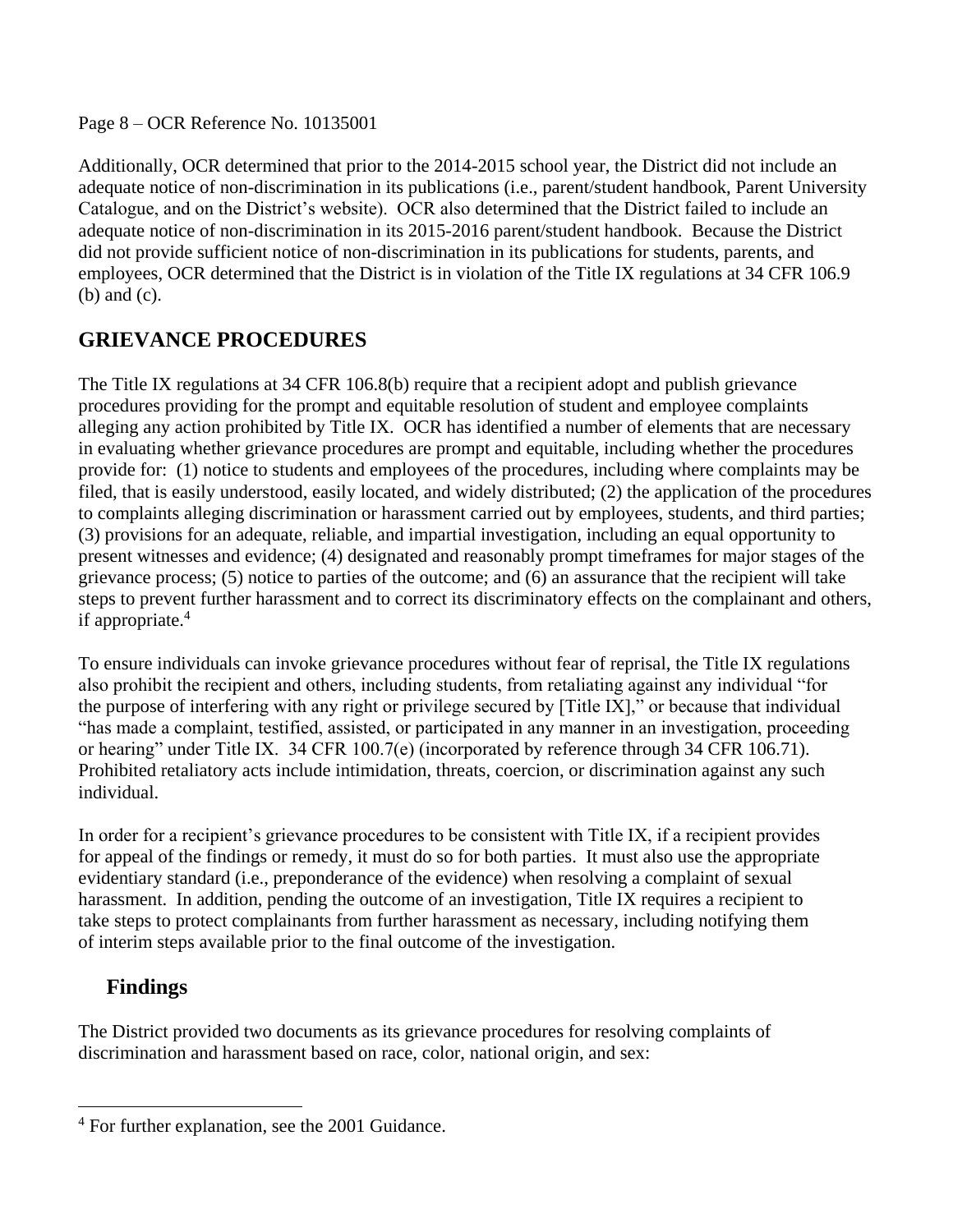Page 9 – OCR Reference No. 10135001

- (1) Procedure LEG-P121 Discrimination, Harassment, and Sexual Harassment of Students Procedure (P121); and
- (2) Board Policy 9201 Bullying, Harassment, and Discrimination Prohibited (Policy 9201).

The District adopted P121 on March 25, 2010, and asserted that it stopped using P121 during the 2014-2015 school year.

As of August 26, 2016, however, P121 was published on the District's website. P121's procedures were also described in detail in the District's 2013-2014 and 2014-2015 parent/student handbooks, which were also published on the District's website. P121 and the handbooks required that students or parents submit a complaint form (LEG-F121 – Complaint Form for Student Grievances Based on Discrimination, Harassment or Retaliation) to initiate a formal complaint with the District, including complaints of sexual harassment. The complaint form, however, was not provided in the handbooks or on the District's website prior to the summer of 2015. The complaint form can now be found on the District's website, but the District recently informed OCR that the complaint form is no longer being used. The District's current website and the 2015-2016 parent/student handbook show that complaints can be submitted either: on-line by using the District's Bully Free Zone reporting webpage, or by using the complaint form.

The District originally sent OCR Policy 9201 in draft form on December 9, 2014; it was formally adopted during the 2014-2015 school year. Policy 9201 was identified on the District's website as the District's overarching policy regarding bullying, harassment, and discrimination.<sup>5</sup>

Policy 9201 prohibits discrimination in the District's educational programs and activities and employment on the bases of race, color, national origin, sex, and several other bases, including bullying, sexual harassment, discrimination, and retaliation. Policy 9201 states, "The District is committed to identifying and correcting practices and policies that perpetuate negative beliefs and behaviors. This commitment includes the actions and behaviors of students, faculty and staff, coaches and volunteers, families, and other visitors to District facilities."

Under the policy, all responsibility for the coordination of the District's compliance efforts under federal civil rights laws is delegated to the Office of the General Counsel. The policy requires any faculty or staff member who witnesses or receives information that a possible violation has occurred against a student or non-student to report the possible violation to the principal or designee, or site supervisor. The policy states that individuals, such as students, coaches and volunteers, are encouraged but are not required to report possible violations to the principal, site administrator, or other staff member.

Policy 9201 requires the District to act promptly on reports and complaints of bullying, harassment, or discrimination in compliance with the District's process and timelines. It does not state to what process and timelines it is referring. It also states that behavior that is or may be considered criminal in nature or results in substantial bodily harm must be referred to law enforcement. Policy 9201 does not state that both the complainant and the accused will have an equal opportunity to present witnesses and relevant evidence; and it does not specify any timeframes for investigating a complaint or whether notice of the outcome of the complaint is to be provided to both the complainant and the accused. Also, Policy 9201

 $\overline{a}$ 

<sup>5</sup> Policy 9201 was last viewed on the District's website on December 5, 2016.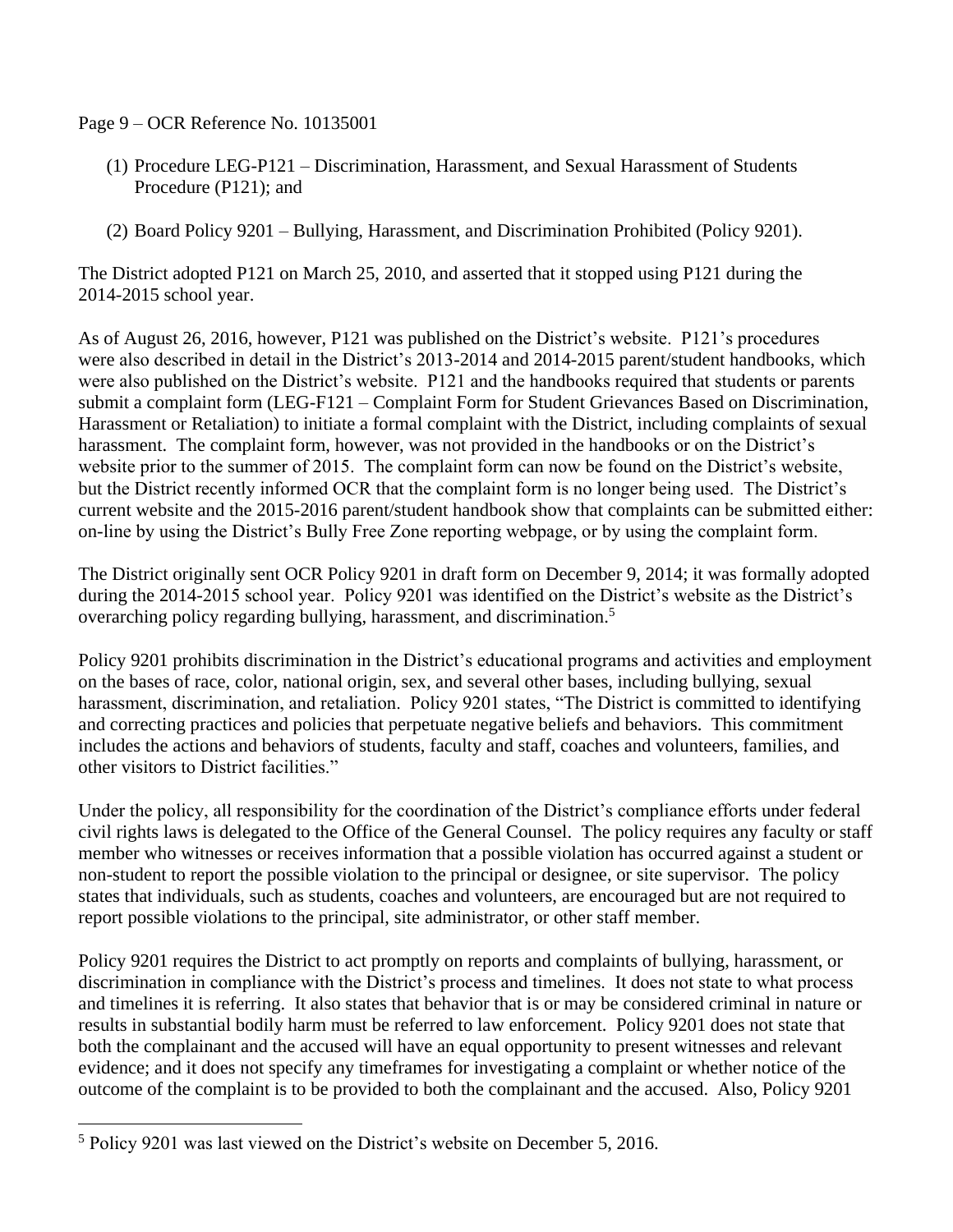Page 10 – OCR Reference No. 10135001

is silent as to what evidentiary standards must be used when resolving complaints, and what interim measures may be provided to protect students pending the outcome of investigations.

Policy 9201 states that individuals found to be engaging in behavior that is prohibited by the policy may be subject to appropriate disciplinary action and provides a list of potential sanctions. However, Policy 9201 does not provide any assurances that the District will take steps to prevent recurrence of harassment.

The policy requires that notice of the grievance procedure be posted on the District's website, included in the parent/student handbook, and made available upon request. The policy also requires the District to conduct annual climate/safety surveys with input from students, parents, and staff.

### **Analysis**

 $\overline{a}$ 

OCR determined that Policy 9201 lacks certain required elements critical to providing a prompt and equitable grievance process under Title IX. Specifically, OCR found that Policy 9201 failed to provide for: (1) an equal opportunity for the complainant and the accused to present witnesses and relevant evidence; (2) notice to both parties of the outcome of the complaint; (3) timeframes for investigating complaints; and (4) an assurance that the District would take corrective action to prevent harassment.

OCR also found that Policy 9201 did not include an evidentiary standard, or information about interim relief and services. OCR was also concerned that Policy 9201 did not clearly state that the procedure applied to complaints alleging harassment carried out by employees, students, and third parties; or that coaches and adult volunteers, who are individuals that a student could reasonably believe have a responsibility to address harassment, were required to report incidents of harassment.

Based on the foregoing, OCR determined that Policy 9201 did not incorporate all of the elements needed to demonstrate the availability of a prompt and equitable resolution procedure for students, parents, and employees with respect to complaints of sexual harassment. Therefore, OCR has determined that the District is in violation of Title IX at 34 CFR 106.8(b) with respect to this issue.

# **HANDLING OF RACE AND SEX HARASSMENT REPORTS**

Under the Title VI and Title IX regulations at 34 CFR 100.3 and 106.31, respectively, no individual may be excluded from participation in, be denied the benefits of, or otherwise be subjected to discrimination on the grounds of race, color, national origin, or sex under any program or activity that receives federal financial assistance from the Department.

Race and sex harassment that create a hostile environment are forms of race and sex discrimination, which are prohibited by Title VI and Title IX. A recipient will be found in violation of Title VI and Title IX and held responsible for a racially or sexually hostile environment if OCR finds that: (1) such a hostile environment existed; (2) the recipient had notice of the hostile environment; and (3) the recipient failed to respond adequately to redress the hostile environment.<sup>6</sup>

<sup>&</sup>lt;sup>6</sup> For further explanation and guidance, see the 2001 Guidance, and OCR's Title VI racial harassment guidance, entitled Racial Incidents and Harassment Against Students at Educational Institution; Investigative Guidance, 59 Fed. Reg. 47 (March 10, 1994).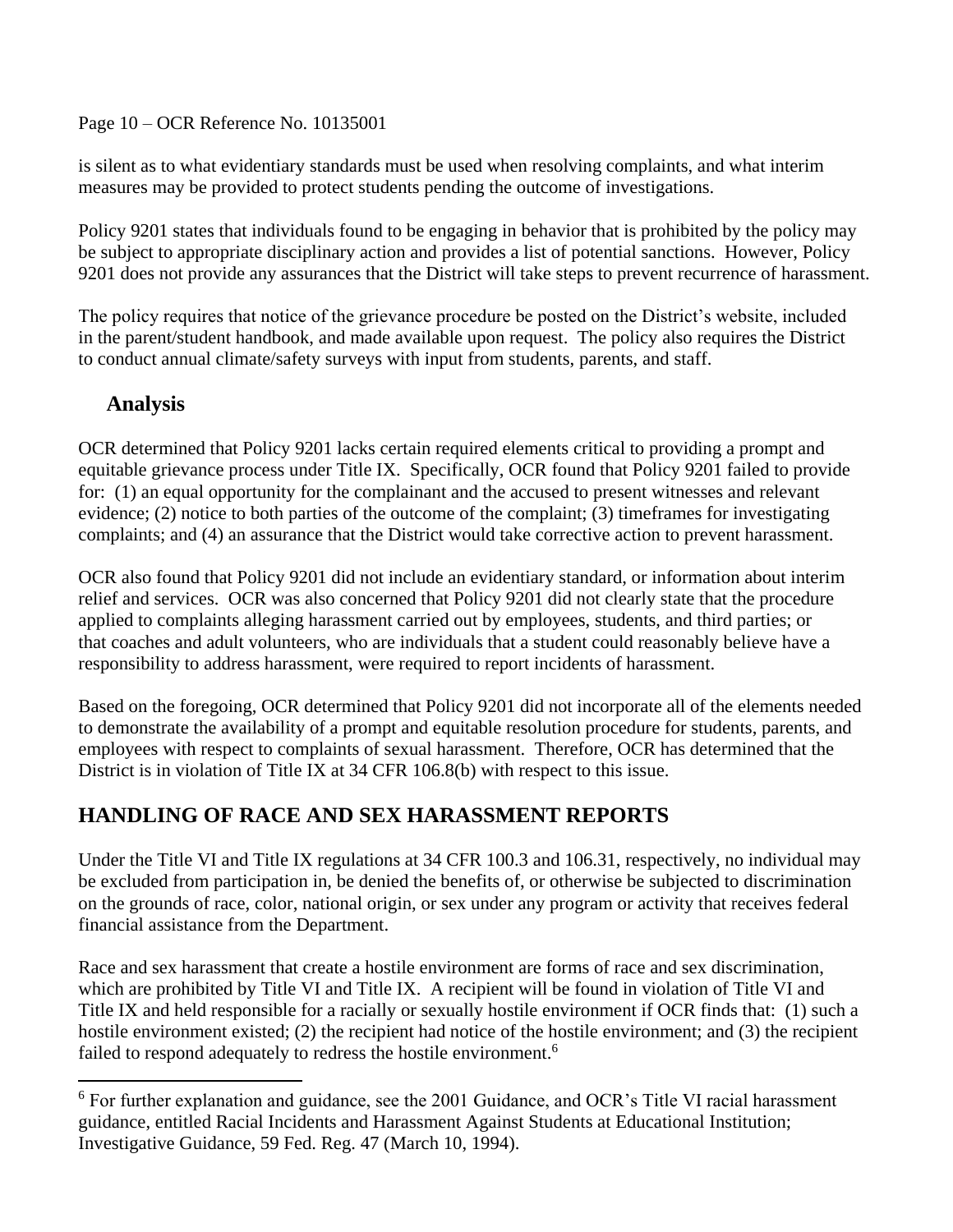#### Page 11 – OCR Reference No. 10135001

Race and sex harassment create a hostile environment if the race- or sex-based harassing conduct is sufficiently serious that it denies or limits a student's ability to participate in or benefit from the recipient's program. Racial harassment is unwelcome conduct that is motivated by race, color, or national origin. Sexual harassment is unwelcome conduct of a sexual nature. Sexual harassment can include unwelcome sexual advances, requests for sexual favors, and other verbal, nonverbal, or physical conduct of a sexual nature, such as a sexual assault or acts of sexual violence.

In determining whether race or sex harassment of a student is sufficiently serious such that it denied or limited a student's ability to participate in or benefit from a recipient's program, OCR examines all of the relevant circumstances from an objective and subjective perspective, including: the type of harassment (e.g., whether it was verbal or physical); the frequency and severity of the conduct; the age and relationship of the individuals involved (e.g., teacher-student or student-student); the setting and context in which the harassment occurred; whether other incidents have occurred at the school; and other relevant factors. The more severe the conduct, the less need there is to show a repetitive series of incidents to prove a hostile environment, particularly if the harassment is physical. In some cases, a racially or sexually hostile environment requiring appropriate responsive action may result from a single incident that is sufficiently severe. Such incidents may include, for example, injury to persons or property, or conduct threatening injury to persons or property.

If a recipient knows or reasonably should have known about alleged race or sex harassment that may create a hostile environment, Title VI and IX require a recipient to take immediate and appropriate action to investigate or otherwise determine what occurred. If an investigation reveals that discriminatory harassment has occurred, a recipient must take prompt and effective steps reasonably calculated to end the harassment, eliminate any hostile environment and its effects, and prevent the harassment from recurring. These duties are a recipient's responsibility regardless of whether a student has complained, asked the recipient to take action, or identified the harassment as a form of discrimination. Appropriate steps to end race or sex harassment may include: separating the victim and the offender, providing counseling for one or both of them, and/or taking disciplinary action against the offender.

The Family Educational Rights and Privacy Act (FERPA) does not conflict with the Title IX requirement that the school notify the harassed student of the outcome of its investigation because this information directly relates to the victim. FERPA generally prohibits the nonconsensual disclosure of personally identifiable information from a student's "education record." However, it permits a school to disclose to the harassed student information about the sanction imposed upon a student who was found to have engaged in harassment when that sanction directly relates to the harassed student.

### **Findings**

OCR concentrated its investigation on race and sex harassment incidents that occurred at the District during the 2011-2012, 2012-2013, and 2013-2014 school years. The District identified P121 as the bullying, harassment, and nondiscrimination procedure that it used during this 3-year period for responding to formal complaints of harassment, including racial and sexual harassment. Although some witnesses recalled investigations of complaints under P121, the District was unable to produce records of racial and sexual harassment complaints processed under P121. Instead, in practice, most reports and/or incidents of racial and sexual harassment were handled at schools under the District's general discipline process.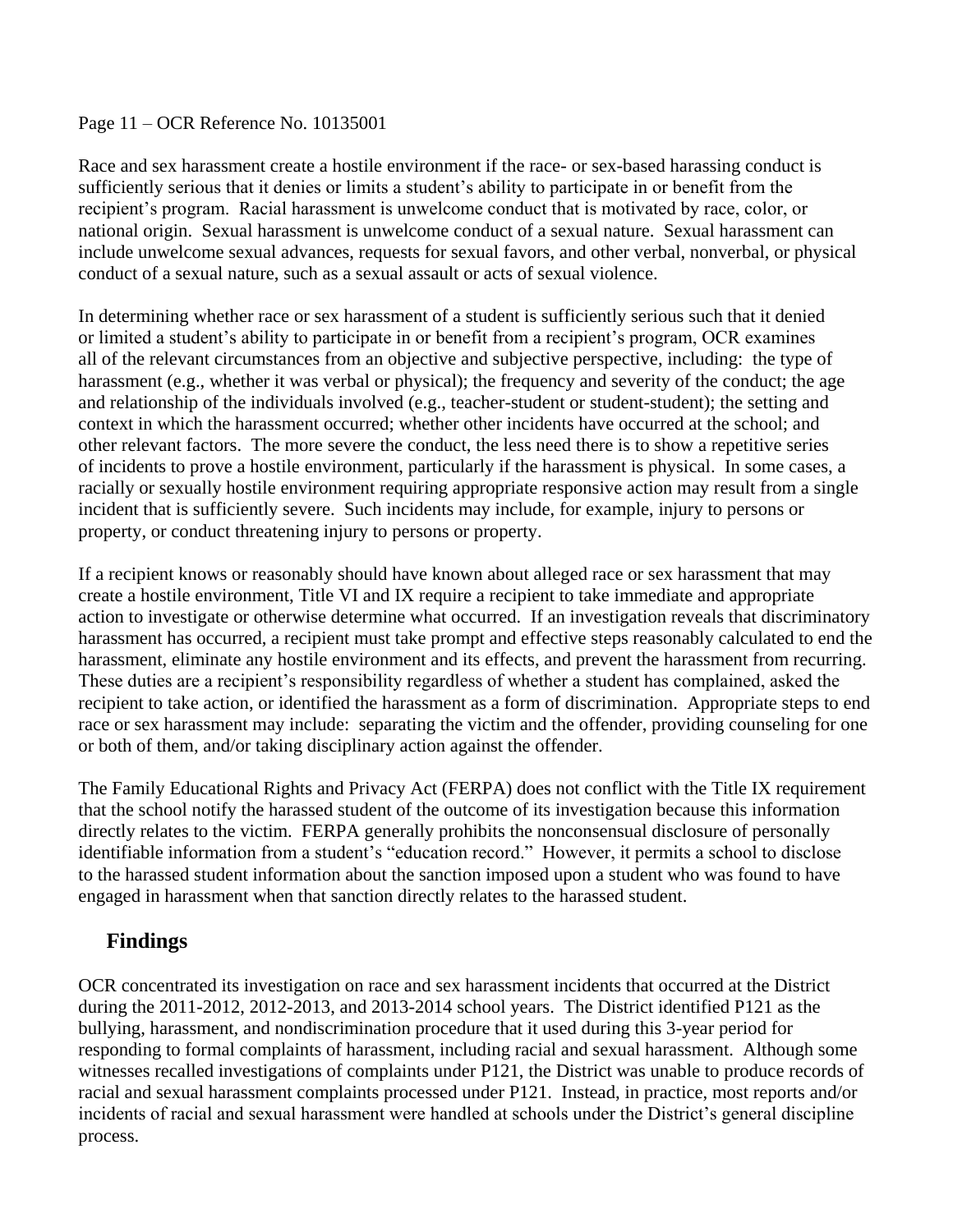#### Page 12 – OCR Reference No. 10135001

The District has continued to clarify its process for responding to reports and incidents of race and sex harassment since the 2013-2014 school year, including distributing a legal memorandum, dated September 9, 2014, from the Office of the General Counsel, which gave guidance to schools specifically regarding school investigations of bullying, harassment, and discrimination under Nevada State law. The process described in the memorandum is largely the same as the process that school administrators and staff described during OCR's investigation, which is discussed further below.

In general, the discipline process used to address reports of race and sex harassment at schools was the same one used by schools to address general bullying and harassment and other major infraction incidents of student misconduct. According to District administrator and staff testimony, any report of misconduct, including a report of race and sex harassment, was addressed under the District's MTSS process. The MTSS process is a district-wide system of instruction that provides instruction at different levels or tiers depending on the needs of the student. MTSS is available at the District to all students to help them succeed and to increase student achievement.

The MTSS process required behavior to be classified as either a major or minor infraction. Major infractions are addressed by school administrators, usually the dean or assistant principal. Major infractions include, among others, possession of weapons, fighting, tobacco or drug/alcohol use, gang activity, theft or destruction of property, bullying, and harassment. Any other behavior incident is coded as a minor infraction and is addressed by the teacher in the classroom. According to staff at several schools, multiple minor infractions are collectively classified as a major infraction warranting administrative action.

Over the course of the investigation, OCR noted several instances where the District or schools provided information indicating that the District had adopted definitions of harassment that may be inconsistent with Title IX and Title VI, or may have caused confusion among employees. These included:

- Adopting over 10 different PPR applicable to bullying, harassment, intimidation, and discrimination, each with its own statements of prohibited behavior and definitions of prohibited conduct.
- Distributing a legal memorandum, dated September 9, 2014, from the Office of the General Counsel that provided advice to schools regarding school investigations of bullying, harassment, and discrimination under Nevada State law. In particular, the memorandum stated that school administrators should only proceed with investigations of harassment if the alleged victim is in a protected class *and* there exists an imbalance of power between the victim and the offender. However, the 2015-2016 parent/student handbook stated that harassment investigations should proceed if the alleged victim is in a protected class *or* there exists an imbalance of power between the victim and the offender. It is the District's position that the 2015-2016 parent/student handbook represents its current practice.
- Many school administrators expressed different understandings of the definition of bullying and harassment, and what behaviors constituted major infraction offenses requiring mandatory reporting to the assistant principal, with a prevailing belief that an offense that occurred only one time is a minor infraction offense and does not require reporting.
- As described in more detail below, having many Infinite Campus (IC) Behavior Management System reports, where the victims were subjected to racial derogatory name-calling and racist drawings or imagery, and the events were not coded as race-based behavioral incidents.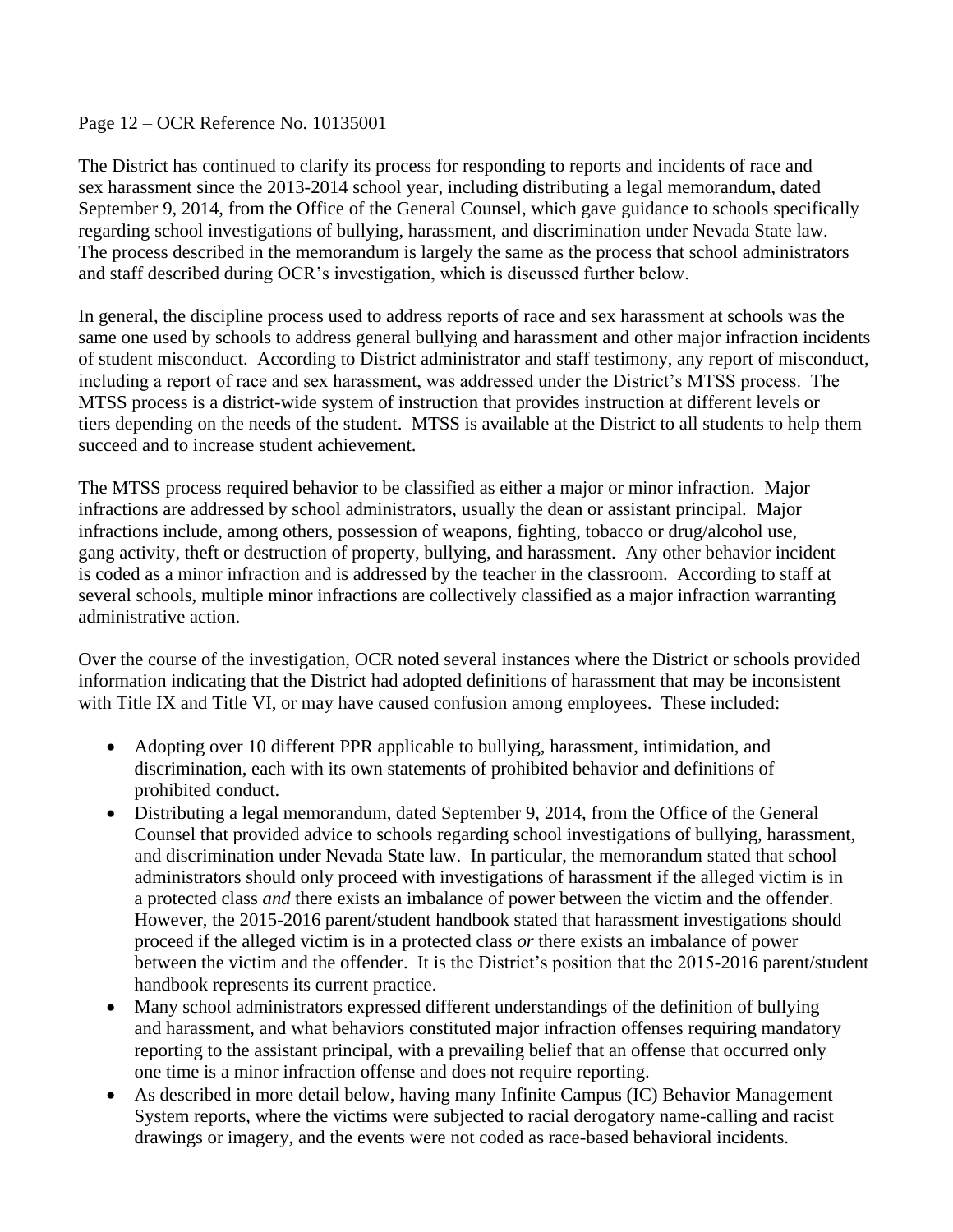#### Page 13 – OCR Reference No. 10135001

The District provides a variety of means for reporting incidents of bullying and harassment at schools. In addition to the Bully Free Zone website and the Secret Witness telephone hotline, the District allows students to report to any adult in a school building. Teachers, counselors, and other staff can report incidents to the school administration in-person, through the IC, and in some schools via e-mail. District police officers report incidents of which they are aware directly to the assistant principal.

According to interviews with school administrators and staff at the 17 schools of focus, once a report of student misconduct is received by a school and is classified as a major infraction, which includes incidents of harassment, school investigations consisted of: promptly determining whether to initiate an investigation (within 24 hours of receipt of the report); notifying both the victim's and offender's parents of any investigation; notifying District police as necessary; conducting interviews with and obtaining written statements from the victims, other parties, and witnesses; making a final determination as to whether the harassment occurred; and within 10 days of the report, notifying the parents of both the victim and the offender of the outcome of the investigation. The administrator is expected to use the District's MTSS behavior matrix as a guide in determining the appropriate disciplinary measure.

School administrators told OCR that as part of the District's response process, they would typically inform the parents of both the victim and the offender of the outcome of their investigation. However, the school administrators said that when they contacted the victim's parents to inform them that a report had been substantiated, they only shared with the victim's parents that the school was taking action to address the problem and would not inform the victim's parents of the details of the consequence for the offender.

The District has adopted the IC as its district-wide computer software program for documenting and managing behavior events, including incidents involving race- or sex-based harassing conduct. The District requires schools to use the IC for documenting and tracking investigations of bullying and harassment, including race- and sex-based harassment, in the following ways:

- The administrator is to open a case as an administrative investigation in the IC within 24 hours of receiving a report. The case will be coded as "in process."
- The administrator will enter the names of all victims, offenders, and witnesses into the appropriate tabs. These students would be linked to the incident within the IC.
- Based on the initial report and intake, the administrator will decide whether to code the incident as bullying, harassment, sexual harassment, or racial harassment.
- The administrator will provide a narrative description of the incident and the process.
- Counselors will document that they met with students, but will not provide extensive details to maintain confidentiality.
- The administrators will document the resolution, or if disciplinary action was taken, what was imposed.
- Upon completion of the investigation, the administrator will confirm that the initial coding of the incident is accurate, and if not, will recode the incident. This includes recoding whether harassment occurred, and whether it was race- or sex-based harassment.
- Once the process is complete, the incident will be closed as "complete."

Generally, administrators interviewed understood what information to enter into the IC; however, several administrators described actions that did not align with the District's expectations for IC record-keeping.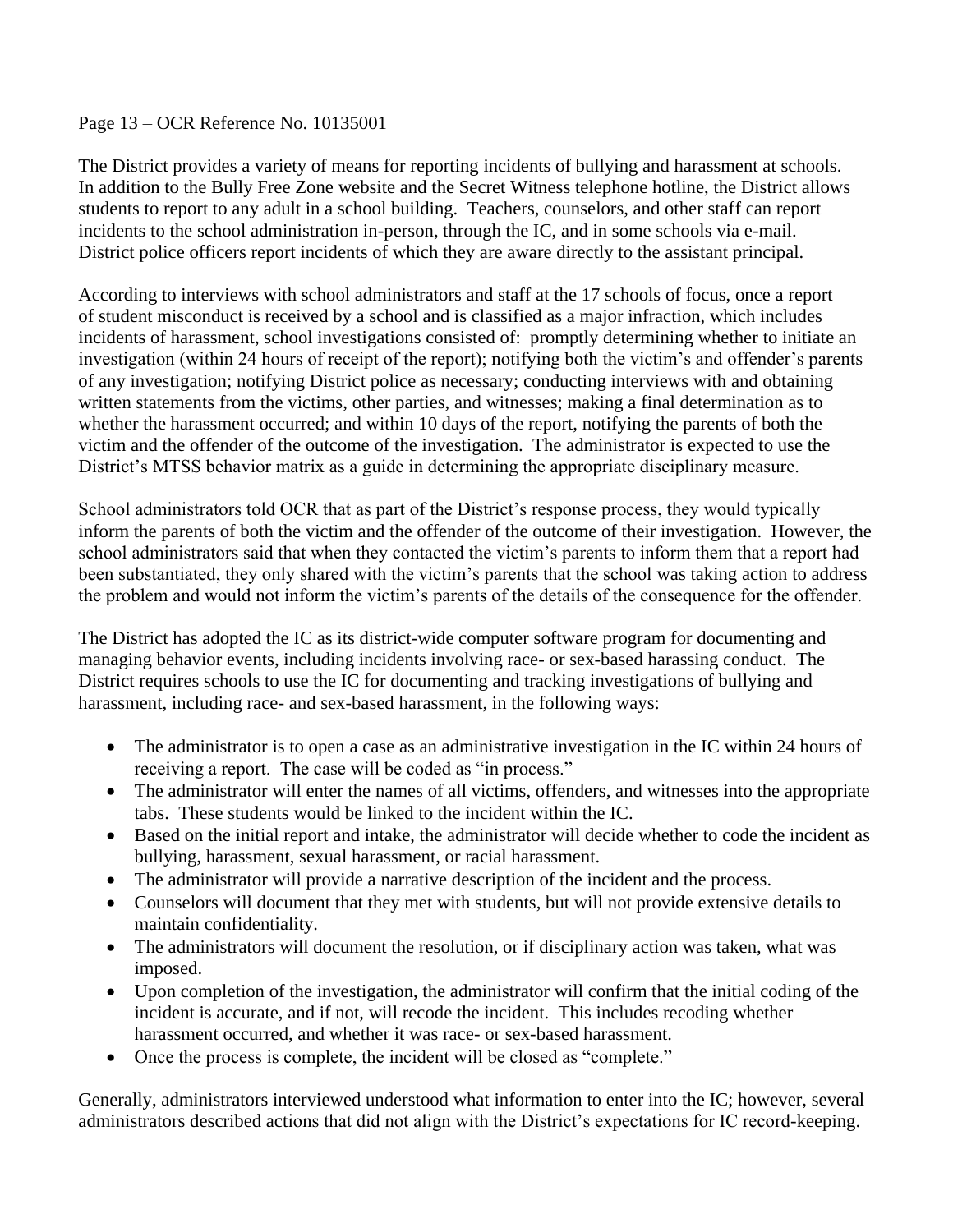#### Page 14 – OCR Reference No. 10135001

These included:

- Two principals stated that discipline, aside from out of school suspensions, is not always entered into the IC.
- Another principal stated that he does not input all reports of harassment into the IC, especially for younger students who are involved in one-time incidents.
- Two other principals stated that teachers do not always input the required information into the IC due to scheduling and a lack of available time.

Because the District could not produce complaint records pursuant to P121, OCR collected records from the District's IC system in an effort to evaluate whether the District timely and appropriately responded to incidents and reports of racial and sexual harassment at schools. According to the District's discipline data, during the 2013-2014 school year, the District received 522 reports of race- and sex-based bullying and harassment and disciplined a total of 571 students for these incidents. The data for the 2012-2013 school year did not include the number of reports of bullying and harassment, but it did indicate that the District disciplined 528 students for race- and sex-based bullying and harassment. During the 2011- 2012 school year, the District received 196 reports and disciplined 241 students for race- and sex-based bullying and harassment incidents. Additionally, the results from the District's bullying and harassment survey at four schools of focus (which was conducted in the 2014-2015 school year) indicated that nearly 50% of students surveyed reported that they had seen or experienced race or sex harassment at school, and that nearly a quarter of the students surveyed reported experiencing or knowing of others who experienced unwanted sexual touching, such as touching of the private parts, breasts, and the rear end.

Administrators and staff members from nine of the schools of focus confirmed the existence of inappropriate touching in schools, including inappropriate sexual touching "games" initiated between students. These "games" included slapping or grabbing other students on the bottom, or grabbing and twisting another student's nipple (often between male students). At the elementary school level, two schools confirmed that the touching "games" had occurred in the past and that the school administration had put a stop to the behavior. The principal at one of the schools stated that when the behavior began, the students had participated willingly; however, as time passed, the behavior started to expand to others who did not willingly participate, and the behavior became "a huge issue school-wide" and the District police were called in to help address the issue.

At the middle school level, staff at four schools reported that this "game" behavior had occurred at some time in the past. Staff at all four middle schools informed OCR that the behavior ended after the school administration notified the student body that the behavior would not be tolerated and that there would be consequences for those who participated. In some cases, parents were notified to reinforce that the behavior was inappropriate. Several staff indicated that the behavior showed up in isolation since then as a behavior between friends but not as a school-wide phenomenon.

Staff at three high schools reported that the "game" behavior was present at their school at some point. Staff at two schools reported that it was not a widespread problem, and that the few instances that occurred were resolved quickly. The principal at the third high school, however, informed OCR that when he was assigned to the school, the phenomenon was "out of control." He stated that the inappropriate touching had occurred mainly between friends and that the school was able to put an end to the behavior.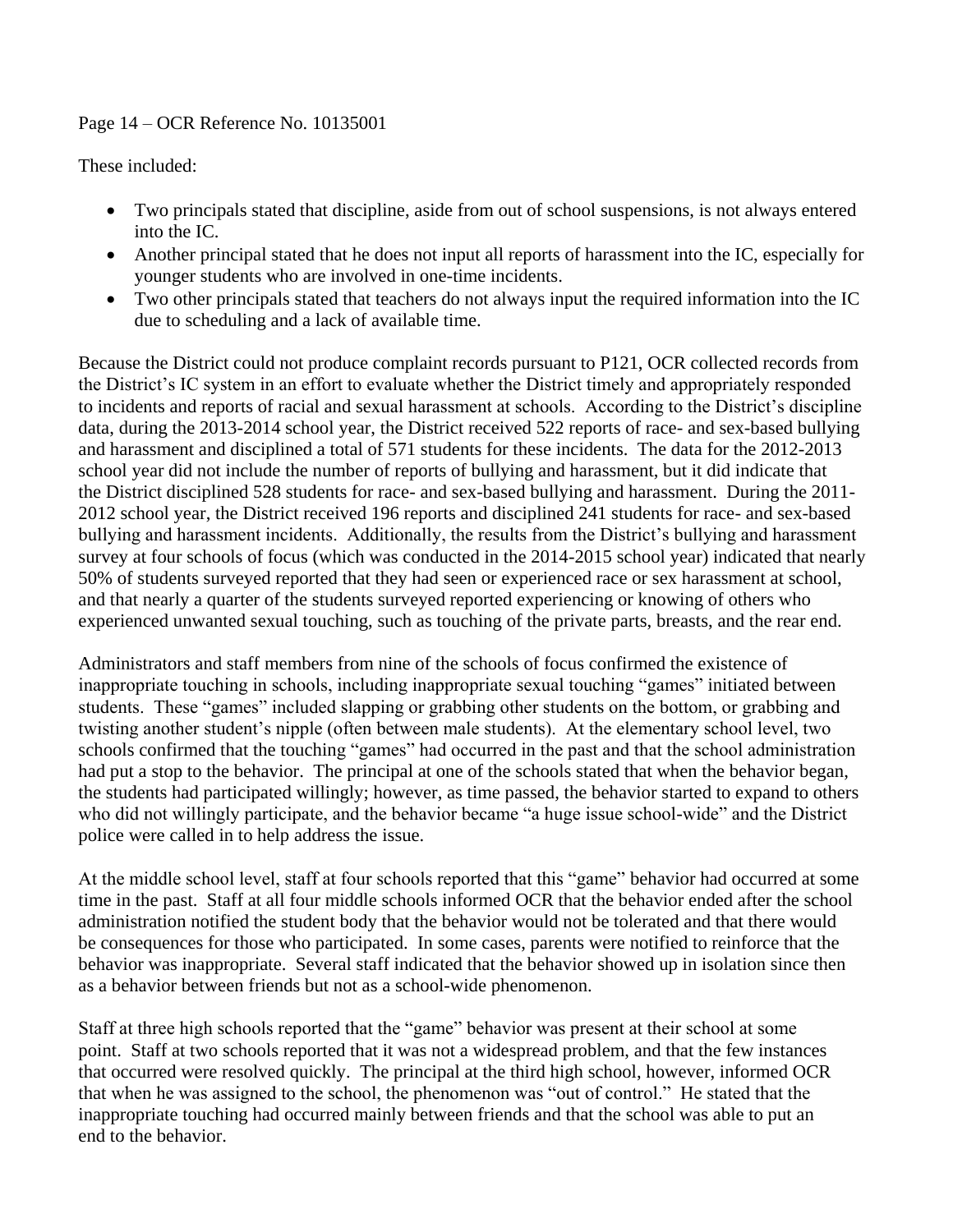#### Page 15 – OCR Reference No. 10135001

Based upon the district-wide discipline data, OCR examined the IC incident reports and the District police reports for all of the race- and sex-based bullying and harassment incidents that occurred at the 17 schools of focus for the 3-year period reviewed. OCR identified a total of 556 sex-based bullying and harassment reports from the schools of focus. The most prevalent form of sex harassment was verbal sexual harassment, which accounted for over 57% of all reports. Verbal harassment includes spreading sexual rumors or sexual name-calling. As an example, one incident report from an elementary school described how a male student told other students that he would "rape them."

The next four most prevalent categories of sexual harassment each accounted for about 5% of the incidents, and they consisted of sexting/cyberbullying, breast touching, butt touching, and selfgroping/self-gestures. Included under the category of breast touching were incidents such as a male student putting his hands on another male student and twisting his nipples. Butt touching included incidents such as when a male student slapped more than one female student on the bottom as part of a "game."

Genital touching, self-exposure, and depantsing, which is the pulling down of another student's pants, each accounted for 2-3% of incidents. The IC information showed only one incident of sexual violence over the 3 years. Sexual behavior that did not fall under one of the other categories accounted for about 14% of reported incidents. These included incidents such as when a male student wrote several sexually explicit papers for class, or when a female student was teased by a male student for her appearance.

Based on OCR's review, there were 84 total race-based harassment incidents at the schools of focus during the 3 years reviewed. Examples of race-based harassment included name-calling, racial slurs, graffiti, drawing swastikas, and making derogatory comments about another ethnic or racial group. Racial harassment of African-American or Black students, who comprise about 2% of total student enrollment in the District, accounted for 34.5% of reported incidents. Racial harassment against Asian students, who comprise about 4% of total enrollment, accounted for 10.7% of the reports. Racial harassment of Hispanic students, who comprise about 39% of total students, accounted for 9.5% of reports. Racial harassment of White students, who accounted for about 46% of total enrollment, comprised 8.3% of reports.

There were a relatively low number of race-based harassment incidents against American Indian/Alaskan Native students (4.8%), Jewish students (3.6%), and Arab students (1.2%). There were also no reported incidents of racial violence among the IC reports at the schools of focus. The second largest number of racial harassment incidents occurred in a category that OCR called "Other Racial Harassment" (27.4%), which involved racial harassment incidents that were not identified with any of the other racial groups.

From the incident and police reports, OCR identified at least 17 students who committed multiple sexual and/or racial offenses at the schools of focus, often over 2 years or more. For example, at one elementary school, a single student committed nine sexual harassment offenses over a 5 month period, including the serious offense of grabbing a girl's private parts. The school responded by imposing a succession of low level discipline but did not remove the student until several months later. School staff described the elementary school victims as extremely upset and nervous by the offender's actions and presence. Other examples are described below.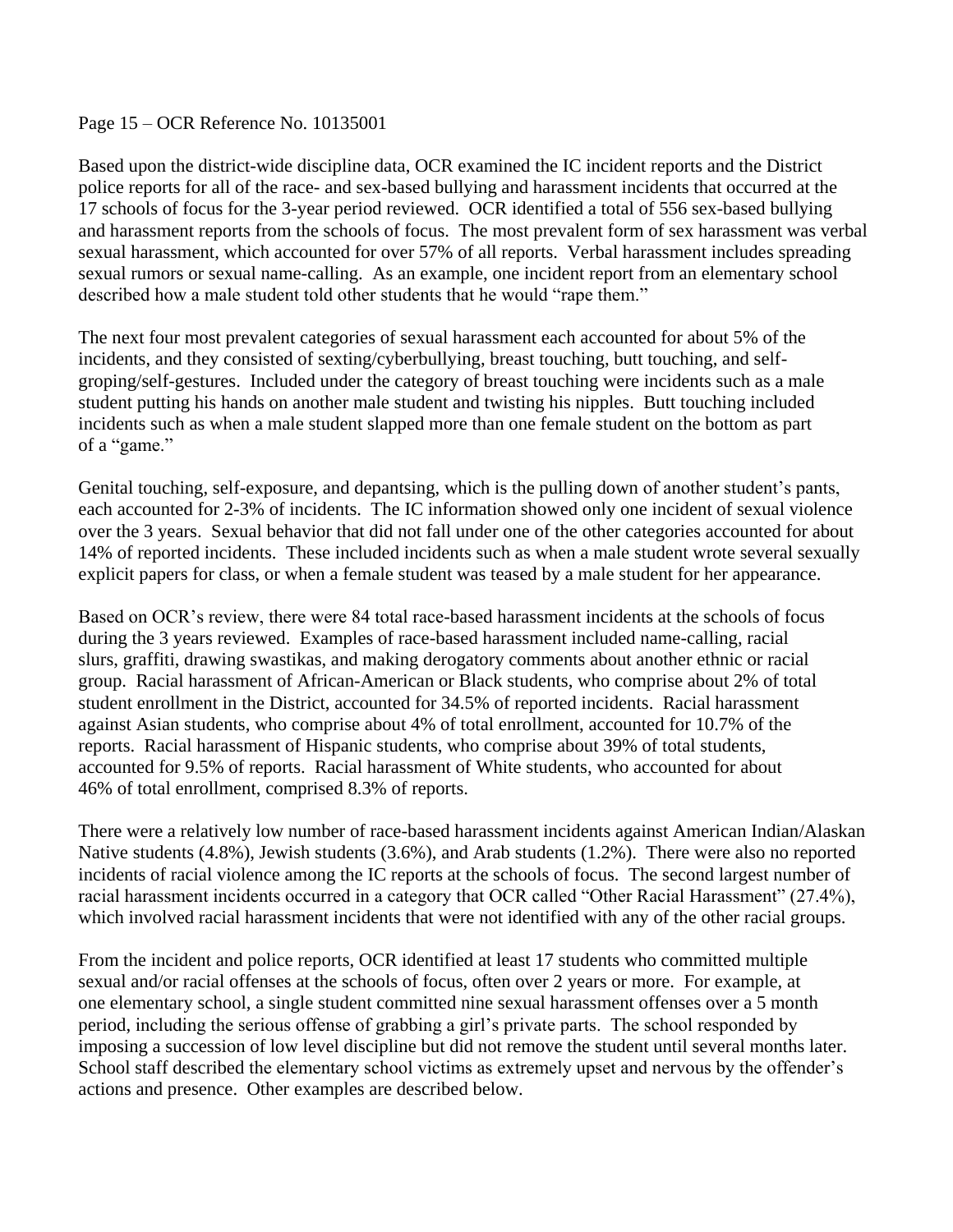#### Page 16 – OCR Reference No. 10135001

The IC reports alone did not provide sufficient information to evaluate whether the schools' responses to the reports of racial or sexual harassment were timely and appropriate. OCR would need to conduct further investigation, such as interviewing the school staff, parents, and students who were involved, to obtain a complete understanding of what investigations and responsive actions were taken by each school.

Based on the investigation to date, however, OCR identified concerns regarding the District's response to reports of racial and sexual harassment. Included below are summaries from five harassment incidents selected from the District's IC reports illustrating OCR's concerns regarding the District's responses to reports of racial and sexual harassment:

- At an elementary school, behavior reports showed that a male student repeatedly asked female students to show their private parts to him, or he offered to show his private parts to them. The initial report stated that "for the second time this semester, he asked a little girl to show him her private areas. After multiple requests, the little girl complied." However, there was no incident report preceding this initial report. The male student was suspended, received school counseling services, and was referred to the police. The report did not include any information indicating whether the female students received any interim or remedial relief. The male student was suspended again a month later when he asked another female student to show him her private parts and he offered to show her his.
- At a middle school, reports indicated that over two school years, a male student touched female students without their consent. The first report noted that the male student "slapped a female on the backside" and admitted to the behavior. The documents showed that his parent was notified but did not indicate any disciplinary action. The second report showed that the male student was accused of grabbing and squeezing a female student's breast. The investigation was conducted in part with District police. The documents indicated that the male student said that the touching was an accident. The female student and witnesses indicated that they believed it was a deliberate act. The parent of the male student was notified. The report did not include any indication that the male student was disciplined, or that the female student was provided any relief.
- At a middle school, the IC reports showed a series of incidents involving two white male students who made racial and sexual comments in class. The reports indicated that three female students asked to be moved away from the male students because of their behavior. One of the male students was removed from class for posing questions with the intention to provoke others into using racist language. The reports showed that the other male student had made several sexually suggestive statements, used several sexually explicit words, asked inappropriate sexual questions of other students, and made a demeaning comment about a student's skin color. OCR's interviews with staff at the school indicated that the school took action to address the incidents; however, the IC documentation did not indicate whether any consequences were imposed on the male students, or what relief, if any, was provided to the female students.
- At a high school, the IC records indicated that a male student had been touching several female students inappropriately for "quite some time." The female students reported touching of the private parts, butt, and breasts, including one incident where the male student grabbed one female student's nipple to the point of pain. One female student also reported that he sexually propositioned her in a crude manner. All of the events were included in a single incident report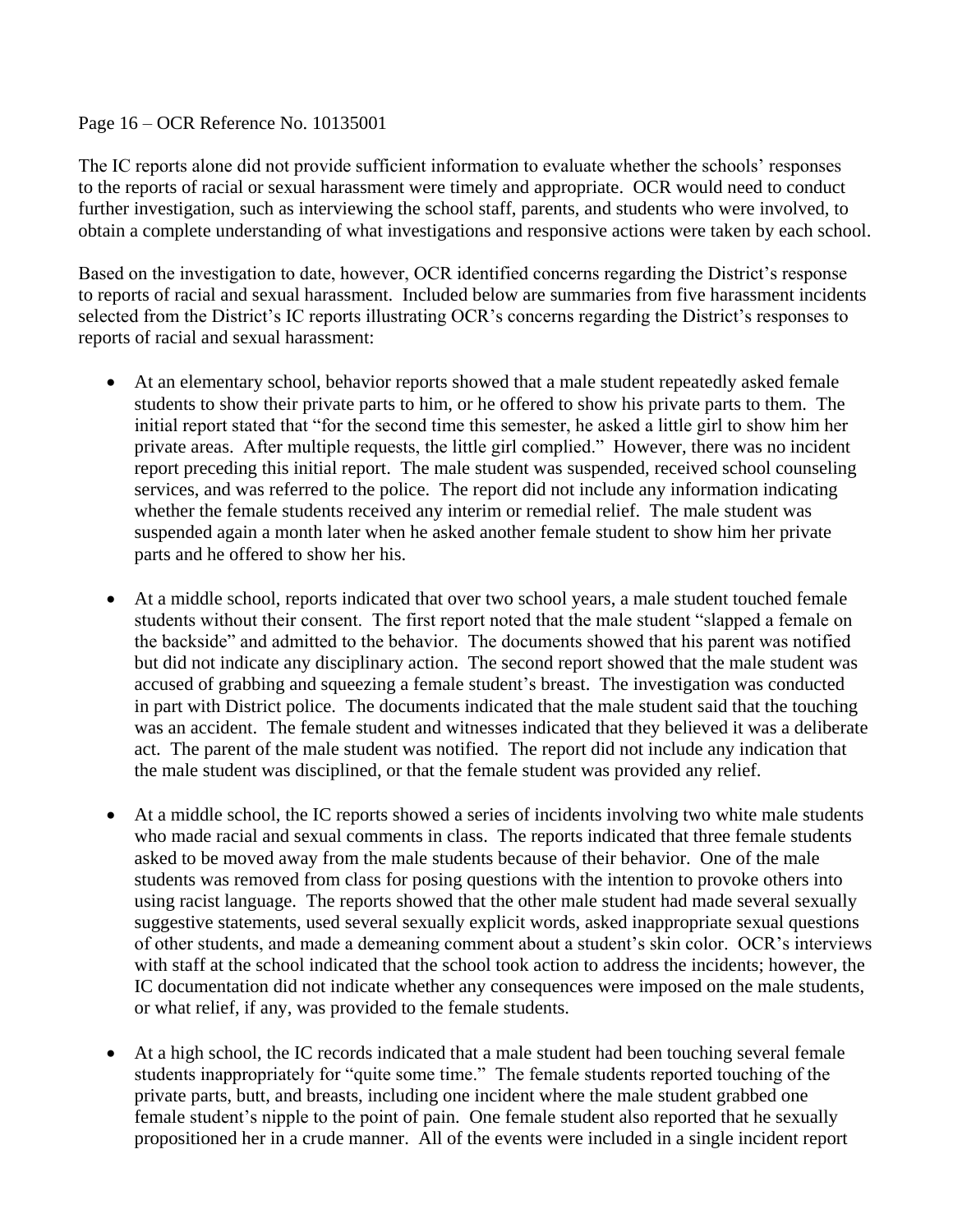#### Page 17 – OCR Reference No. 10135001

and coded as sexual harassment. The report did not indicate what investigation or action was taken by the school, and it did not indicate if any interim relief was provided to the female students. The report stated that the male student was suspended for three days and would have a meeting with the school administration to determine his placement back at the school or at an alternative school.

 At a high school, an incident report indicated that a male student made racist and sexual drawings, which included swastikas and male genitalia, which frightened a black female classmate. The report indicated that the incident was investigated as a bullying/harassment incident and not a racial or sexual harassment incident, that the male student denied making the drawings, and that the school convened a conference with the male student and his parent was contacted. There was no information in the report regarding whether the report was substantiated, or if interim or remedial relief was offered to the female student.

Overall, OCR's review of the incident reports found that the IC reports frequently lacked information about what investigation, if any, took place; what relief, if any, was provided to the victims; or the steps taken by a school to end the harassment, such as disciplinary actions imposed on the offenders. Sometimes, the IC reports were even contrary to the District's statements to OCR (e.g., a principal indicated that certain types of inappropriate touching of a sexual nature was a significant problem at his school, but the IC reports showed zero incidents of that type of behavior for the three-year period).

Additionally, several IC reports showed events where minority students were subjected to race-based derogatory remarks or images (e.g., "nigger," "nigger, go to Africa," "stupid white bitch," "beaners," swastikas, white supremacist numbers). Each of these incidents was coded in the IC as harassment/intimidation or bullying/harassment and not racial harassment, even though they showed racial bias.

The IC reports contained instances of students complaining of sex harassment (e.g., touching or exposing of private areas), which were coded as bullying/harassment or harassment/intimidation and not sexual harassment, despite the fact that they involved conduct sexual in nature. For example, an incident report from a middle school indicated that a male student reported having his pants pulled down within the past two weeks and having his nipple twisted. In another example, a high school incident report indicated that a female student reported that a male student had "poked her in the butt" and that she was very upset about it. Both of these events were coded as bullying/harassment and not sexual harassment.

### **Analysis**

Based on the evidence obtained from OCR's investigation to date, OCR determined that the District used the school-based discipline process, which is used for all student misconduct, to address race and sex harassment. While the school testimony and the existence of P121 suggested that the District had adopted a timely investigative process designed to produce effective results in response to reports of harassment, including racial and sexual harassment, OCR found that the records from the IC system and other evidence obtained in OCR's investigation indicated that, in practice, schools may not be responding to reports of harassment in an appropriate manner or taking effective steps to stop and redress the effects of the harassment. Specifically, OCR identified the following concerns regarding the schools' investigation and discipline process: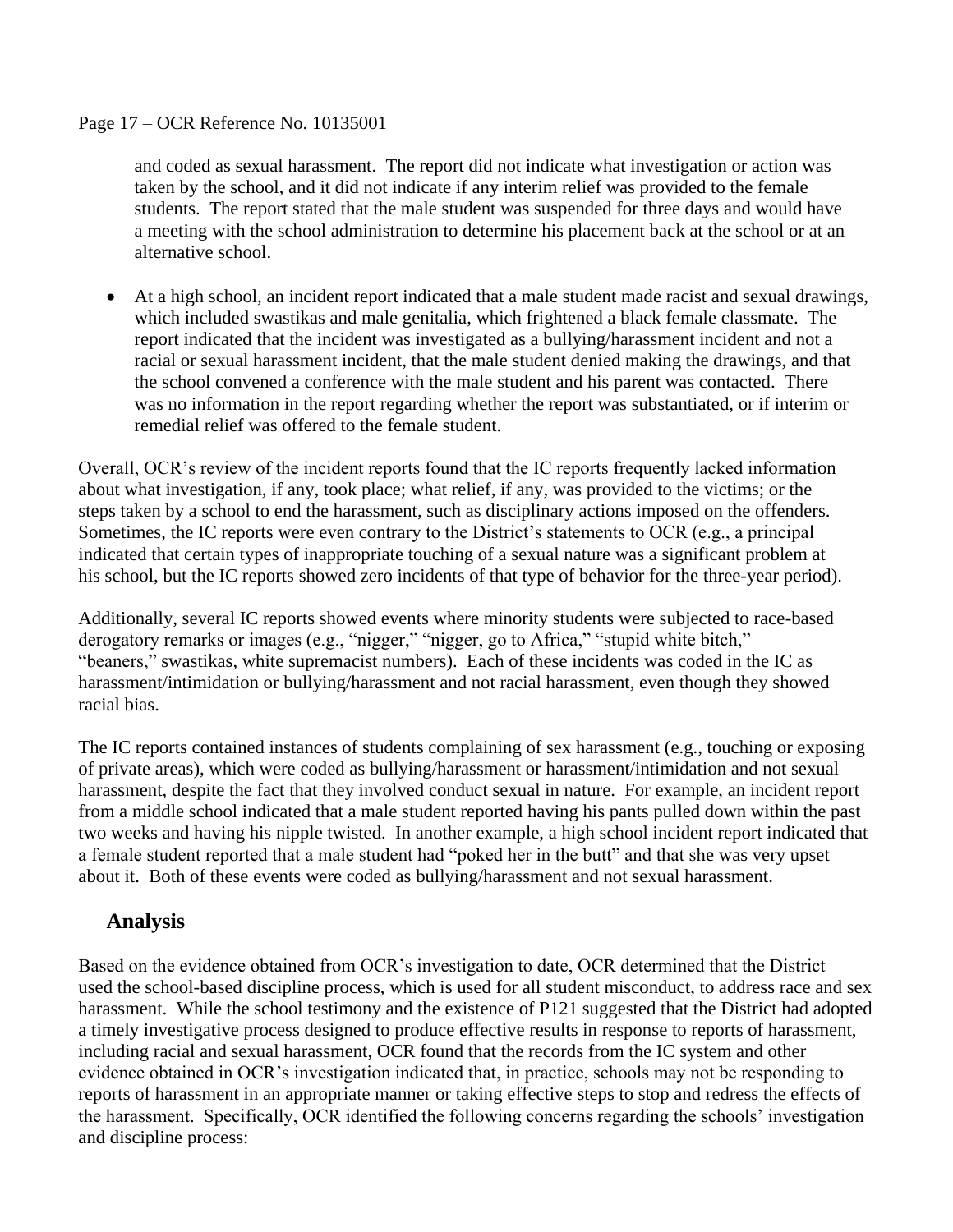#### Page 18 – OCR Reference No. 10135001

- In general, OCR determined that, contrary to the testimony provided by the District and the District's official process, which indicated that investigations must be documented in the IC, many schools did not enter accurate or complete information into the IC, including information about the schools' responses to reports of harassment. The IC reports likely represented only a portion of the behaviors that occurred at schools. Additionally, OCR believes that the IC reports, which frequently appeared incomplete or vague, did not fully represent the schools' response to incidents of harassment.
- OCR found that many of the IC reports involving cases of racial and sexual harassment were miscoded as harassment with no race- or sex-basis specified, instead of racial harassment or sexual harassment. This type of miscoding suggests that schools may not be properly recognizing when harassment is race- and sex-based, and as a result, schools may not be appropriately responding to them.
- Schools may also be applying a definition of harassment, which was included in the District's legal memorandum, that is too narrow. Under Title VI and Title IX, a school district must immediately respond to alleged race or sex harassment regardless of whether there is an imbalance of power between the victim and offender. The Office of the General Counsel's narrow definition of harassment could misdirect schools to not investigate race and sex harassment reports, which otherwise would be required to be addressed under Title VI and Title IX.
- The evidence established that many school administrators gave different definitions of harassment, and held different views about what behaviors constituted offenses requiring mandatory reporting. OCR found that most schools believed that an offense that occurred only once, even an offense involving racial or sexual harassment, was a minor infraction offense, which did not require mandatory reporting. This suggests that schools may have an inaccurate or mistaken understanding of the proper definition of race or sex harassment under Title VI and Title IX, resulting in under reporting of race and sex harassment and the failure to appropriately investigate such reports.
- OCR's review of the IC reports showed little evidence that schools provided victims of sex harassment with interim or other relief, or took steps to address the effects of any substantiated harassment on victims and/or the resulting hostile environment on the school community. This information indicates that the District may not be taking sufficient steps to eliminate the effects of discrimination for students or others.

School administrators told OCR that as part of the District's response process, they would typically inform the parents of both the victim and offender of the outcome of their investigation. However, the school administrators said that when they contacted the victim's parents to inform them that a report had been substantiated, they only shared with the parents that the school was taking action to address the problem and would not inform the victim's parents of the details of the consequence or disciplinary action imposed on the offender. This information suggests that the District may not be disclosing vital and important information to student-victims and their parents about the disciplinary actions imposed on the student-offenders, when that information directly relates to the victims, such as orders that the student-offender stay away from the victim, or that the student-offender has been moved from class.

Further, OCR had two concerns related to the possibility of a racially or sexually hostile environment in District schools. The first concern is about the prevalence of inappropriate sexual touching at schools, including the number of schools that had a record of students engaging in "games" that encouraged physical contact of a sexual nature between students. Administrators at least two schools described this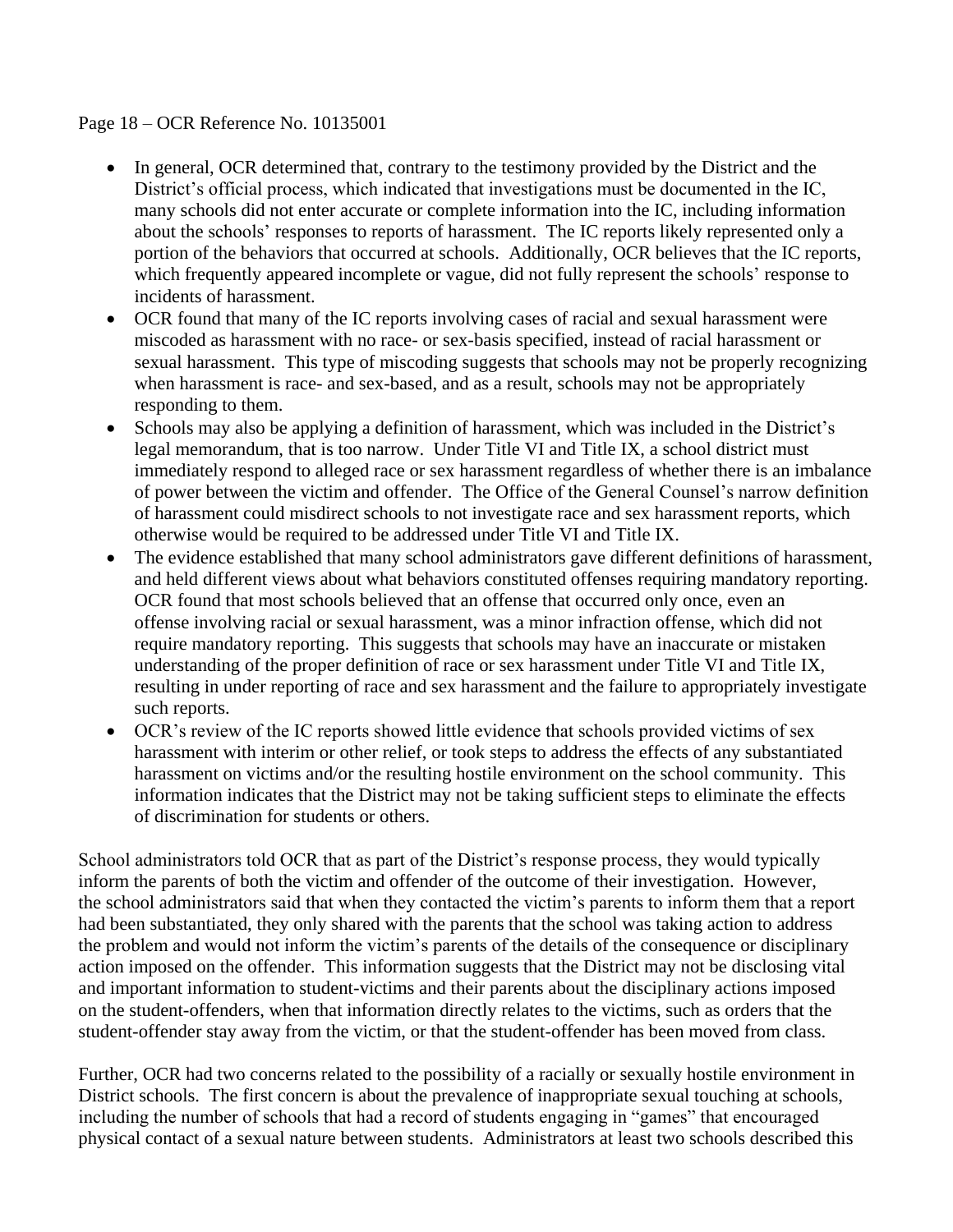Page 19 – OCR Reference No. 10135001

behavior as having been a "huge issue" or "out of control," and required District police intervention at one of the schools. Additionally, the results from the District's bullying and harassment survey conducted at four schools of focus indicated that nearly a quarter of the students surveyed reported either experiencing or knowing others who experienced unwanted sex-based touching, such as touching of the private parts, breasts, and the rear end. This suggests that a sexually hostile environment could have existed in these schools.

The second concern is that the District may not be instituting effective remedies with regard to students who were "repeat offenders." OCR identified at least 17 students who committed multiple sexual and/or racial offenses at the schools of focus, often over two years or more, suggesting that the schools may not have put remedies in place that were reasonably calculated to end these students' harassing behavior and prevent the reoccurrence of the behavior.

Based on the District's request to resolve the compliance review before the conclusion of OCR's investigation, OCR and the District entered into the enclosed resolution agreement, which requires the District to take steps to address OCR's concerns regarding the District's response to reports of race and sex harassment, including reports of inappropriate sexual touching and harassing conduct by repeat offenders.

# **SUMMARY OF RESOLUTION AGREEMENT**

During negotiation discussions with OCR, the District provided information about recent developments at the District. The information included copies of draft administrative regulations; copies of presentation materials from recent employee training activities regarding bullying and harassment; a copy of the position description for the civil rights compliance director and the current director's resume; copies of the District's most recent climate survey questions; a copy of the Nevada Revised Statutes applicable to bullying and harassment; and a resource manual outlining the administrators' role in investigating and documenting incidents of bullying and harassment. As explained in the negotiation discussions, OCR will review these materials during its monitoring of the resolution agreement.

OCR recognizes the District for its focus on addressing the issue of harassment in its schools, and its commitment to promoting a safe environment for all students. Since OCR initiated the compliance review, the District developed and adopted a policy addressing the health and safety concerns of transgender and gender non-conforming students. The District also created the office of civil rights compliance and hired a director to oversee its functions. In addition, the District has taken steps to revise and improve its PPR regarding identifying and addressing reports of discrimination, including harassment. Further, the District has continued to provide training to administrators and staff regarding their obligations to prevent and combat harassment in schools. OCR also expresses its appreciation to the District's administrators and staff for their continued cooperation throughout this multi-year investigation.

On November 28, 2016, the District signed the enclosed resolution agreement, which addresses the compliance concerns identified in OCR's investigation and, when fully implemented, will resolve the compliance review.

In accordance with the resolution agreement, the District agrees to: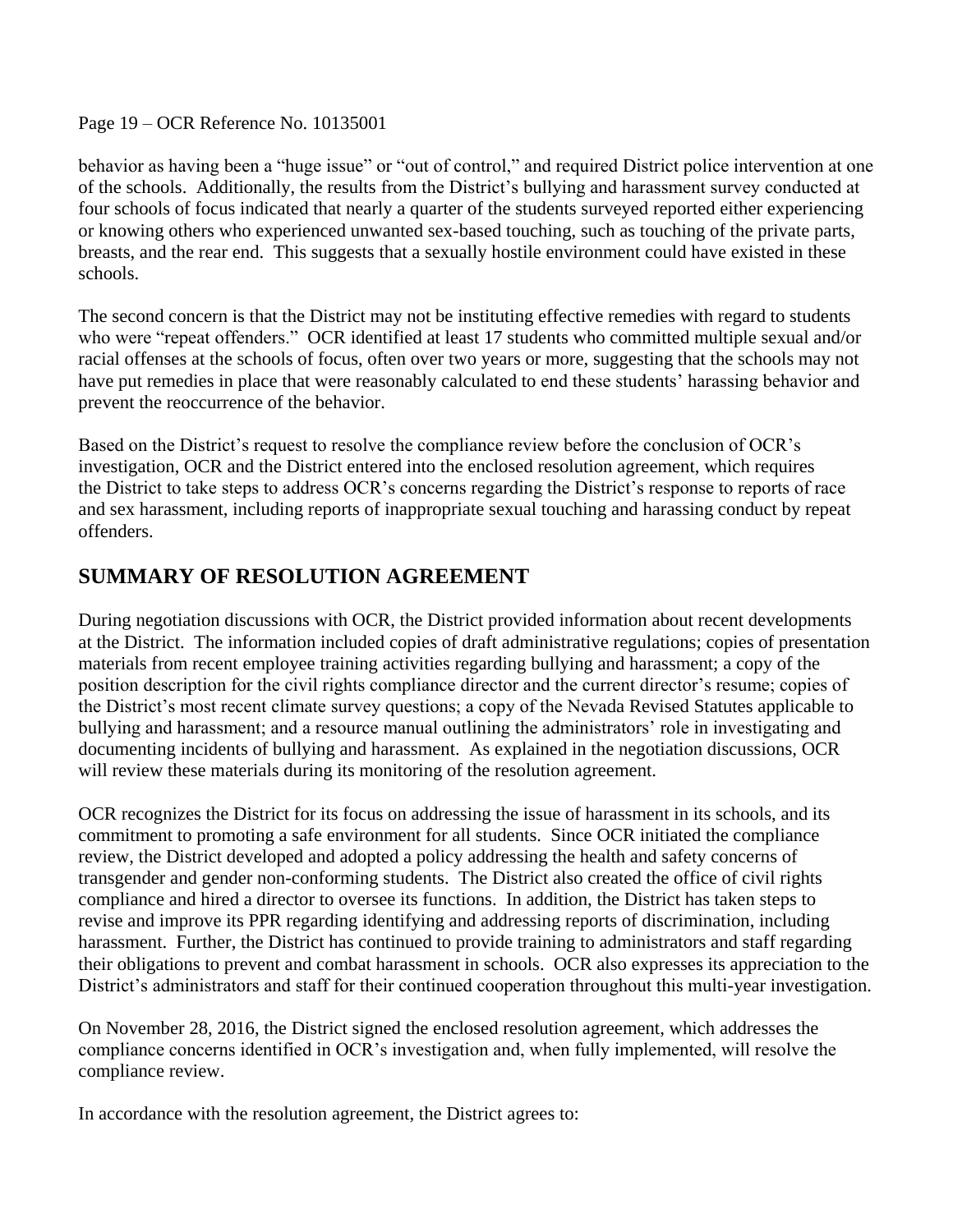Page 20 – OCR Reference No. 10135001

- promptly investigate all incidents of harassment based on sex, race, color, and national origin of which it has notice and take appropriate action to end the harassment, prevent its recurrence, and remedy its effects if appropriate;
- hire or assign an equity consultant to assist with the District's implementation of the resolution agreement;
- create non-discrimination and anti-harassment statements that comply with Title IX and provide effective notice of the statements to students, parents, employees, and third parties;
- establish grievance procedures compliant with Title IX and provide effective notice of the procedures to students, parents, employees, and third parties;
- designate compliance coordinators and provide effective notice of the coordinators to students, parents, employees, and third parties;
- conduct annual school climate checks related to race and sex harassment;
- establish a task force to suggest strategies for addressing harassment in schools;
- train compliance coordinators, administrators, and other employees of their obligations related to identifying, reporting, investigating, and taking appropriate action in response to reports and complaints of harassment;
- train students on recognizing and reporting harassment;
- establish a district-wide system for documenting, investigating, maintaining records, and tracking complaints and reports of harassment; and
- establish a system for monitoring and assessing the effectiveness of its response to harassment.

### **CONCLUSION**

OCR will monitor the implementation of the resolution agreement and will close the compliance review when OCR determines that the terms of the agreement have been satisfied.

This letter sets forth OCR's determination in this compliance review. This letter is not a formal statement of OCR policy and should not be relied upon, cited, or construed as such. OCR's formal policy statements are approved by a duly authorized OCR official and made available to the public.

Please be advised that the District may not retaliate against any individual because he or she participated in an OCR investigation. If this should occur, the individual may file a complaint alleging such retaliation.